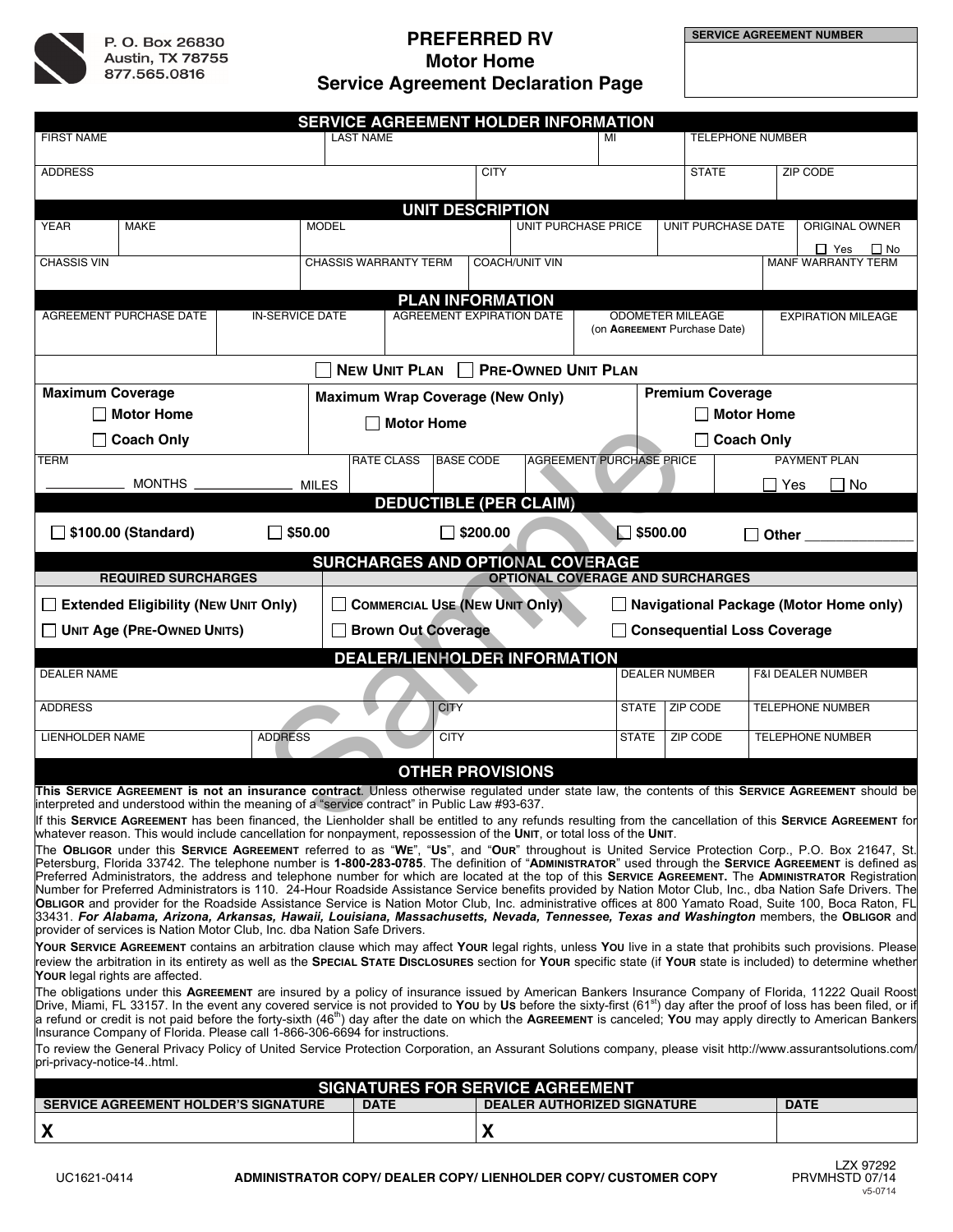# **TERMS AND CONDITIONS**

# **NOTICE TO SERVICE AGREEMENT HOLDER**

- This **SERVICE AGREEMENT** is not a contract of Insurance.
- 2. This **SERVICE AGREEMENT** is not valid unless the **DECLARATION PAGE** is filled out completely.
- 3. Purchase of this **SERVICE AGREEMENT** is not required in order to purchase or obtain financing for a **UNIT**.
- 4. If the term of this **SERVICE AGREEMENT** overlaps with the term of **YOUR** manufacturer's warranty, look first to **YOUR** manufacturer's warranty for coverage. This **SERVICE AGREEMENT** excludes coverage for any loss covered by **YOUR** manufacturer's warranty but may nevertheless provide benefits in addition to those provided by **YOUR** manufacturer's warranty.
- 5. The **OBLIGOR** shall have no liability for anything other than the obligations delineated in this **SERVICE AGREEMENT**.

#### **ADMINISTRATOR**: **Preferred Administrators**

#### **P.O. Box 26830, Austin, TX 78755**

**1-877-565-0816** 

**Note: The 24-Hour Roadside Benefits are provided through Nation Motor Club, Inc. dba Nation Safe Drivers, 800 Yamato Road, Suite 100, Boca Raton, FL 33431. Nation Motor Club, Inc. is the OBLIGOR for the 24-Hour Roadside Benefits. For assistance call: 1-855-216-6422 – Producer Code: 24275 - Plan: DZ.**

# **DEFINITIONS**

- The following definitions apply to words used frequently throughout this **SERVICE AGREEMENT.** These definitions are in **BOLD-FACED, SMALL CAPS** type:
- **1. ADMINISTRATOR** The entity identified on the **DECLARATION PAGE** that administers this **SERVICE AGREEMENT** on **OUR** behalf.
- **2. BREAKDOWN -** The failure of a **COVERED PART** to perform the function for which it was designed under normal service and usage of the **UNIT** due solely to a defect in materials or workmanship as originally manufactured.
- **3. CLAIM -** A demand by **YOU** for benefits under this **SERVICE AGREEMENT.**
- **4. COMMERCIAL USE -** Any **UNIT**, regardless of registration type, used solely or partially for the generation of income.
- **5. COVERED PARTS -** The parts listed in the Schedule of Coverages section of this **SERVICE AGREEMENT** for the **PLAN** selected. **6. DECLARATION PAGE -** The numbered document executed by **YOU** which must be attached to this **SERVICE AGREEMENT**. It lists information regarding the **UNIT** to be covered, **SERVICE AGREEMENT** Terms and Conditions, and other vital information.
- **7. DEDUCTIBLE -** The amount **YOU** are required to pay, as shown on the **DECLARATION PAGE**, toward the total cost for the repair or replacement of **COVERED PARTS** per **CLAIM** made.
- 8. IN-SERVICE DATE The date on which the UNIT was first purchased by the original owner, if known. For UNITS for which that original purchase date is not known, it shall be July 1<sup>st</sup> of the UNIT model year.
- **9. OBLIGOR -** The entity identified on the **DECLARATION PAGE** obligated to perform under this **SERVICE AGREEMENT**.
- **10. PLAN -** Refers to the **PLAN** selected and Term selected by **YOU** as shown on the **DECLARATION PAGE** of this **SERVICE AGREEMENT**.
- **11. REPAIR FACILITY -** A licensed **REPAIR FACILITY** authorized by the **ADMINISTRATOR** to perform repair services under this **SERVICE AGREEMENT.**
- **12. SERVICE AGREEMENT (**the **"AGREEMENT") -** This **AGREEMENT,** which **YOU** have purchased for the **UNIT** described on the **DECLARATION PAGE.**
- **13. SPECIAL STATE DISCLOSURE –** A part of this **AGREEMENT** that changes some of the provisions of this **AGREEMENT** in order to comply with the laws of the State where **YOU** live.
- **14. UNIT -** The **UNIT** described on the **DECLARATION PAGE** that is covered under this **AGREEMENT.**
- **a. NEW UNIT -** Means a **UNIT** that is covered by the manufacturer's full coverage **N**E**W UNIT** warranty at the time this **AGREEMENT** is purchased and does not refer to whether or not the **NEW UNIT** has been previously owned, sold or titled**.**
- **b. PRE-OWNED UNIT** Means a **UNIT** that does not meet the definition of a **NEW UNIT** and does not refer to whether or not the **PRE-OWNED UNIT**  has been previously owned, sold, or titled**.**
- **15. WE, US AND OUR -** The entity identified on the **DECLARATION PAGE** that is obligated to perform under this **AGREEMENT**.
- **16. YOU, YOUR -** The **AGREEMENT** Holder shown on the **DECLARATION PAGE** of this **AGREEMENT.**

# **GENERAL PROVISIONS**

- **1. Purchase Requirements: AGREEMENTS** for **PRE-OWNED UNITS** must be purchased at the time of sale of the **UNIT** to **YOU.**
- **2. AGREEMENT Term:** Coverage under this **AGREEMENT** will expire as follows:
- **a. NEW UNITS:** The expiration date is the **AGREEMENT** Purchase Date plus the number of months of the Term selected or the date on which the **UNIT'S** odometer shows the miles selected, whichever comes first.
- **b. PRE-OWNED UNITS:** The expiration date is the **AGREEMENT** Purchase Date plus the number of months of the Term selected or the date on which the **UNIT'S** odometer reaches the Expiration Mileage, which is calculated by adding the mileage of the Term selected to the odometer reading of the **UNIT** on the **AGREEMENT** Purchase Date, whichever comes first.
- **c. WRAP COVERAGE:** The expiration date is the **IN-SERVICE DATE** plus the number of months of the Term selected or the date on which the **UNIT'S**  odometer shows the miles selected, whichever comes first, but in no case can the term exceed the Manufacturer's powertrain warranty.
- **3. Coverage:** The **PLAN** selected and Term selected by **YOU** on the **DECLARATION PAGE** along with the Terms and Conditions of this **AGREEMENT**  determine **YOUR** coverage. **WE** will pay on behalf of or reimburse **YOU** for the reasonable costs to repair or replace any of the **COVERED PARTS** listed in the Schedule of Coverages section which cause a **BREAKDOWN,** less any **DEDUCTIBLE**, and will pay to **YOU** the Additional Benefits listed in the Schedule of Coverages section, provided **YOU** comply with all of the Terms and Conditions of this **AGREEMENT**. **Repairs may be completed with parts of like kind and quality.** Please see the Schedule of Coverages section for a detailed list of **COVERED PARTS** and to determine the coverage applicable to **YOUR PLAN.** All covered components must be functioning properly at the time of the sale of this **AGREEMENT.** Please refer to the Guide to Filing a Claim section of this **AGREEMENT** for **CLAIMS** instructions. EMENT") - This AGREEMENT which YOU have purchased for the UNIT describe<br>part of this AGREEMENT that changes some of the provisions of this AGREEMENT<br>and this AGREEMENT that is covered under this AGREEMENT.<br>That is covered
- **4. DEDUCTIBLE: WE** will pay the portion of the expense for a covered repair that is in excess of the **DEDUCTIBLE** selected on the **DECLARATION PAGE** of this **AGREEMENT.** In the event the dealer that sold **YOU** this **AGREEMENT** performs covered repairs, the **DEDUCTIBLE** will be reduced by fifty dollars (\$50). The **DEDUCTIBLE** will not apply to the Additional Benefits listed in the Schedule of Coverages section. In the event that the same **COVERED PART** is replaced under the Terms of this **AGREEMENT** and meets the definition of a **BREAKDOWN,** the **DEDUCTIBLE** will be waived notwithstanding any manufacturer warranty. Any new **COVERED PART** or repair will constitute a new **CLAIM** with the **DEDUCTIBLE** applying.

**5. Limits of Liability:**

- **a. Single CLAIM Limit: OUR** liability with respect to any one **CLAIM** is limited to the cost to repair or replace any **COVERED PARTS** at prevailing retail labor rates. **Repairs may be completed with parts of like, kind and quality, commensurate with the age of the UNIT at the time the parts failed, as customarily used in the RV industry, less any DEDUCTIBLE.** Furthermore, in no event shall **OUR** liability exceed the cost necessary to correct the actual cause of the **BREAKDOWN.**
- **b. Aggregate CLAIM Limit**: **OUR** liability with respect to the total of all benefits paid or payable while this **AGREEMENT** is in force shall not exceed the lesser of:<br>1) Thirty Fi
	- **1)** Thirty Five Thousand Dollars (\$35,000.00)**;** or
	- **2) UNIT** Purchase Price, as shown on the **DECLARATION PAGE** of this **AGREEMENT;** or
- **3)** NADA current value of the UNIT immediately prior to the **BREAKDOWN.**<br>**6.** Manufacturer's Warranty: If any part is repaired and/or replaced under the
- **6. Manufacturer's Warranty:** If any part is repaired and/or replaced under the manufacturer's warranty covering the **UNIT**, and those same components are listed in the Schedule of Coverages section of this **AGREEMENT, WE** will reimburse **YOU** for a portion of the manufacturer's **DEDUCTIBLE** if the manufacturer's **DEDUCTIBLE** exceeds the **DEDUCTIBLE** selected, as shown on the **DECLARATION PAGE.** The amount **WE** reimburse will be the actual amount **YOU** were required to pay under the terms of the manufacturer's warranty, less the **DEDUCTIBLE** shown on the **DECLARATION PAGE.**
- **7. Territory:** The benefits provided under this **AGREEMENT** are only available for losses and expenses incurred within the Continental United States of America, Alaska, Hawaii and Canada.
- **8. Incidental and Consequential Damage: OUR** and the dealer's liability for incidental damages is expressly excluded herein. Incidental and Consequential damage includes, but is not limited to, property damage, loss of use of the **UNIT,** loss of time, inconvenience, or commercial loss resulting from the operation, maintenance and/or use of the **UNIT.**
- **9. Subrogation Provision:** In the event that coverage is provided under this **AGREEMENT, WE** shall be subrogated to all the rights **YOU** may have to recover against any person or organization arising out of any safety defect which is the subject of a voluntary or mandatory recall campaign, as well as out of any order, judgment, consent decree, or other settlement, and **YOU** shall execute and deliver instruments and papers and do whatever is necessary to secure such rights. **YOU** shall do nothing to prejudice those rights. Further, all amounts recovered by **YOU** for which **YOU** have received benefits under this **AGREEMENT** shall belong to, and be paid to **US**, up to the amount of benefits paid under this **AGREEMENT.**
- **10. Maintenance Requirements:** In order to keep this **AGREEMENT** in effect, **YOU** must have the **UNIT** checked and serviced in accordance with the manufacturer's recommendations. Failure to follow such recommendations may result in a denial of coverage. **YOU** must retain verifiable receipts for the maintenance services performed. If **YOU** perform the actual services, then verifiable receipts showing purchases of all required parts and materials necessary to perform the maintenance must be retained, along with a statement showing the date when the services were performed. Proof of maintenance may be required to be submitted to **US** when a **CLAIM** is filed.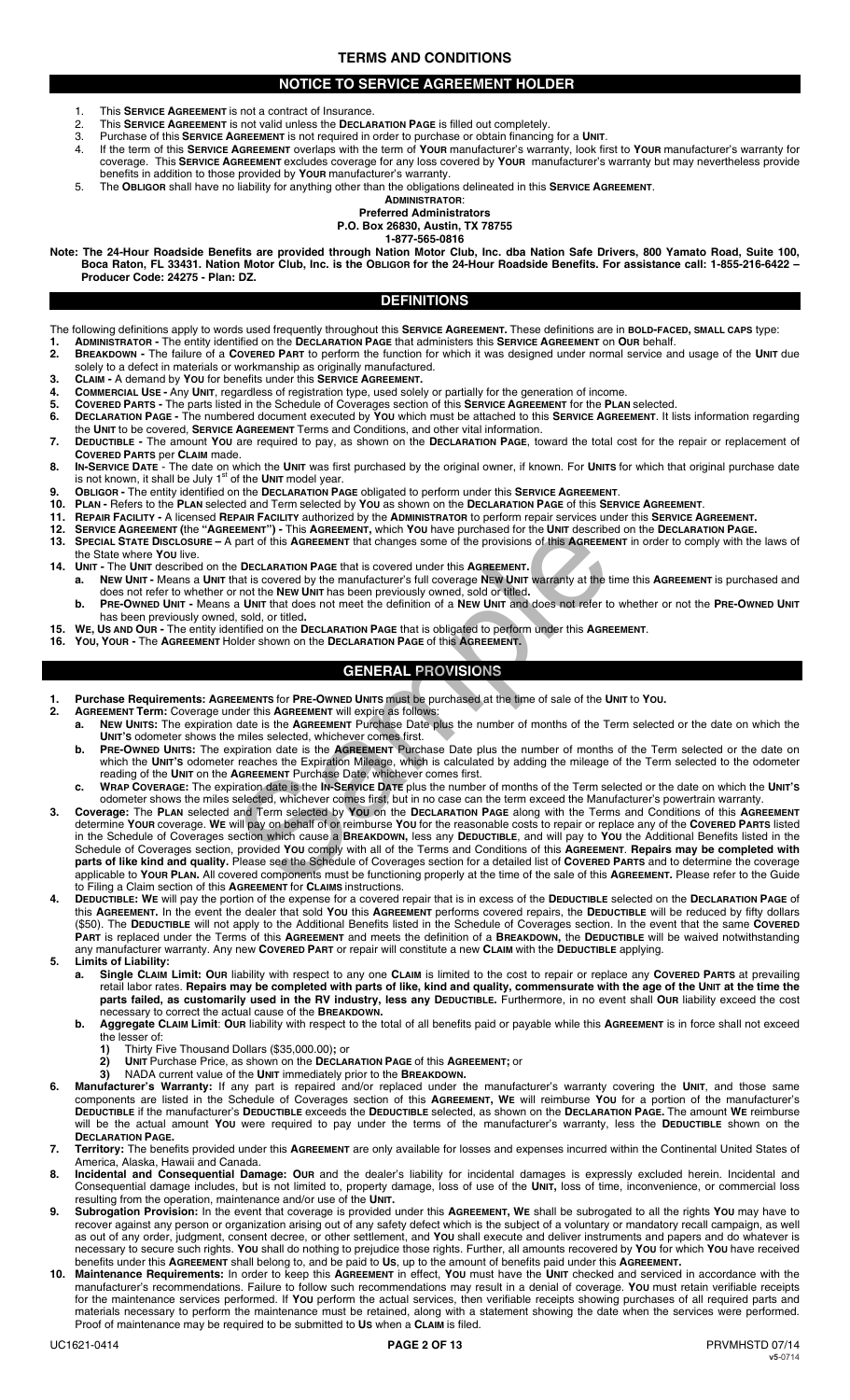**11. State Taxes:** The payment of sales tax on covered repairs will be made in accordance with the regulations of the taxing authority in the state where **YOUR UNIT** is repaired.

# **ARBITRATION PROVISION**

**Read The Following Arbitration Provision ("Provision") Carefully. It Limits Certain of YOUR Rights, Including YOUR Right To Obtain Relief or damages Through Court Action.** 

To begin Arbitration, either **YOU** or **WE** must make a written demand to the other party for Arbitration. The Arbitration will take place before a single arbitrator. It will be administered in keeping with the Expedited Procedures of the Commercial Arbitration Rules ("Rules") of the American Arbitration<br>Association ("AAA") in effect when the **Claim** is filed. **You** may get York, NY 10019, calling 1-800-778-7879 or visiting www.adr.org. The filing fees to begin and carry out Arbitration will be shared equally between **YOU** and **US**. This does not prohibit the arbitrator from giving the winning party their fees and expenses of the arbitration. Unless **YOU** and **WE** agree, the Arbitration will take place in the county and state where **YOU** live. The Federal Arbitration Act, 9 U.S.C. § 1, et seq., will govern and no state, local or other arbitration law will apply. **YOU AGREE and UNDERSTAND THAT this Arbitration provision means that YOU give up YOUR right to go to court on any claim covered by this provision**. **YOU** also agree that any Arbitration proceeding will only consider **YOUR CLAIMS**. **CLAIMS** by, or on behalf of, other individuals will not be arbitrated in any proceeding that is considering **YOUR CLAIMS**. In the event this Arbitration provision is not approved by the appropriate state regulatory agency, and/or is stricken, severed, or otherwise deemed unenforceable by a court of competent jurisdiction, **YOU** and **WE** specifically agree to waive and forever give up the right to a trial by jury. Instead, in the event any litigation arises between **YOU** and **US**, any such lawsuit will be tried before a judge, and a jury will not be impaneled or struck.

# **EXCLUSIONS**

**THIS AGREEMENT DOES NOT PROVIDE COVERAGE FOR THE FOLLOWING:** 

- **1. FOR COSTS OR EXPENSES REPORTED OR MADE AFTER THE EXPIRATION OF THE TERM OF THIS AGREEMENT OR NOT PREVIOUSLY AUTHORIZED BY THE ADMINISTRATOR; FOR REPAIRS TO PARTS OF THE UNIT SPECIFICALLY EXCLUDED IN THIS SECTION OF THIS AGREEMENT.**
- **2. MECHANICAL BREAKDOWNS OUTSIDE THE CONTINENTAL UNITED STATES OF AMERICA, ALASKA, HAWAII AND CANADA. 3. FOR COSTS OR EXPENSES WHILE OWNED BY YOU IF THE UNIT HAS BEEN USED FOR COMMERCIAL PURPOSES, UNLESS COMMERCIAL USE SURCHARGE IS SELECTED AND PAID, OR RACING; OR IF THE UNIT HAS BEEN USED FOR HAULING TRAILERS IN EXCESS OF THE MANUFACTURER'S RATED CAPACITY OR HAULING TRAILERS WITHOUT SUITABLE EQUIPMENT, OR IF THE REQUIREMENTS IN THE MANUFACTURER'S MANUAL FOR UNITS USED TO PULL TRAILERS ARE NOT FOLLOWED; FOR REPAIR COSTS WHEN THE PURPOSE IS TO RAISE COMPRESSION OR CORRECT OIL CONSUMPTION WHICH INCLUDES: WORN RINGS, WORN OR BURNED VALVES; OR REPAIR EXPENSES CAUSED BY A BROWN OUT UNLESS THE SURCHARGE HAS BEEN PAID.**
- **4. FOR COSTS OR EXPENSES IF YOU CANNOT PROVIDE TO THE ADMINISTRATOR ACCURATE RECORDS PROVING THAT YOU HAVE MAINTAINED THE UNIT IN ACCORDANCE WITH THE MANUFACTURER'S SPECIFICATIONS AND INSTRUCTIONS, OR IF ANY MECHANICAL ALTERATIONS HAVE BEEN MADE BY YOU TO THE UNIT, INCLUDING, BUT NOT LIMITED TO: THE USE OF OVERSIZED TIRES; FRAME OR SUSPENSION MODIFICATIONS; OR REMOVAL OF ANY EMISSION CONTROL PARTS SYSTEM.**
- **5. FOR COSTS OR EXPENSES COVERED UNDER THE MANUFACTURER'S WARRANTY; RECALL BY THE MANUFACTURER; MANUFACTURER'S SPECIAL POLICY; ANY OTHER AGREEMENT, ANY WRITTEN WARRANTY OR ANY VALID COLLECTIBLE INSURANCE POLICY (REGARDLESS OF WHETHER OR NOT THE GUARANTOR IS DOING BUSINESS AS AN ON-GOING ENTERPRISE.)**
- **6. FOR COSTS OR EXPENSES IF THE UNIT HAS BEEN ABUSED OR NEGLECTED, OR ANY PART OF IT HAS BEEN SUBJECT TO ALTERATION OR ACCIDENT, OR FOR FAILURE TO PROPERLY OPERATE THE UNIT; OR FOR ANY LOSS OR DAMAGE RESULTING FROM ROAD HAZARDS, COLLISION OR UPSET, FALLING OBJECTS, FIRE, SMOKE, SOOT, THEFT, ARSON, EXPLOSION, LIGHTNING, EARTHQUAKE, WINDSTORM, ICE, HAIL, WATER, SUBMERSION, FLOOD, FREEZING OR ICE DAMAGE, CONTACT WITH BIRD OR ANIMAL, BREAKAGE OF GLASS, DAMAGE CAUSED BY DETONATION, PRE-IGNITION, CARBON OR SLUDGE; CONTAMINATION OF ANY NATURE, DISCHARGE OF ANY NUCLEAR WEAPON, CORROSION, RUST, ELECTROLYSIS, DETERIORATION, CONDENSATION, REVERSE POLARITY, FAILURE OR LOOSENING OF EXTERNAL FASTENERS OR BOLTS; MALICIOUS MISCHIEF, VANDALISM, RIOT OR CIVIL COMMOTION, WAR (DECLARED OR UNDECLARED), CIVIL WAR, INSURRECTION, REBELLION, OR REVOLUTION, OR IF THE UNIT IS A TOTAL LOSS, HAS BEEN REPOSSESSED OR IS THE SUBJECT OF A REPOSSESSION ACTION, OR FROM ANY OTHER CAUSE WHATSOEVER, EXCEPT AS OUTLINED IN THIS AGREEMENT.**  "INNUCLAIRED UNITS ARREST ON THE MANUFACTURES: ROWERENT AND MODIFICATIONS; OR REMOVAL OF ANY EMISSION CONTROL PART<br>L. POLICY; ANY OTHER HARD AND MACTURER'S WARRANTY; RECOVERS COVERED UNITS DESIGNETS. THE UNITS DESIGNATION
- **7. FOR LIABILITIES FOR DAMAGE TO PROPERTY OR FOR INJURY TO OR DEATH OF ANY PERSON ARISING OUT OF THE OPERATION, REPAIR, MAINTENANCE OR USE OF THE UNIT, WHETHER OR NOT RELATED TO ANY COVERED PART, OR FOR CONSEQUENTIAL LOSSESOR DAMAGE, UNLESS SPECIFICALLY COVERED HEREIN.**
- **8. FOR ANY MECHANICAL PROBLEMS THAT EXISTED PRIOR TO THE PURCHASE OF THIS AGREEMENT OR FOR REPAIR COSTS OR EXPENSES IF A BREAKDOWN IS DIRECTLY OR INDIRECTLY CAUSED BY OVERHEATING OF ANY COVERED PART OR NON-COVERED PART OR BY THE FAILURE OF THE AGREEMENT HOLDER TO MAINTAIN PROPER QUALITIES OR LEVELS OF COOLANTS, FLUIDS OR LUBRICANTS; OR DAMAGE RESULTING FROM CONTINUED OPERATION IN A FAILED CONDITION.**
- **9. FOR REPAIRS OR REPLACEMENTS TO ANY PART THAT HAS NOT SUFFERED A BREAKDOWN, OR FOR REPAIR COSTS NOT NECESSARY TO CORRECT A BREAKDOWN, OR FOR DAMAGES OR ANY LOSS RESULTING FROM FAULTY OR NEGLIGENT REPAIR WORK OR FROM THE INSTALLATION OF DEFECTIVE PARTS; OR DAMAGE CAUSED TO, OR CAUSED FROM, A NON-COVERED PART (UNLESS CONSEQUENTIAL LOSS COVERAGE SURCHARGE IS SELECTED AND PAID); OR DAMAGE TO THE VEHICLE BEING TOWED BY THE UNIT (IF ANY) REGARDLESS IF THE DAMAGE IS CAUSED BY THE FAILURE OF A COVERED PART; OR FOR RETROFITTING DUE TO UNAVAILABILITY OF PARTS;**
- **10. FOR ANY OF THE FOLLOWING REPAIRS, SERVICES OR SUPPLIES: AWNING MATERIAL, FRAME, STRUCTURAL DAMAGE, ADJUSTMENTS, ALIGNMENTS, BEDDING, BOWED WALLS OR CEILINGS, BUMPERS, CABINETRY; CABLE, CARPET, SATELLITE AND TELEPHONE WIRING; CAULKING OR GROUTING, CEILINGS, COSMETIC DAMAGE, DELAMINATION, DISCOLORATION OF ANY MATERIAL, COUNTERTOPS, DOORS, CARPET, FLOORING (WOOD, HARD SURFACE AND RESILIENT), FURNITURE, GLASS, GLAZING, GLUING COMPOUNDS, KNOBS OR DIALS, HAZARDOUS WASTE REMOVAL, LOOSE FASTENERS OR CONNECTIONS, LOUVERS, MAINTENANCE SUPPLIES OR SERVICES, MICROWAVE OR OVEN MEAT PROBES OR ROTISSERIES, RACKS, SHELVES, BASKETS OR BUCKETS, NON-FACTORY INSTALLED AUDIO SYSTEMS AND DISC PLAYERS, NON-FACTORY OR NON-DEALER INSTALLED COMPONENTS, ROOFING MATERIALS, SEALANTS, SHEET METAL, SIDING, SHOP SUPPLIES, SQUEAKING, WHEELS/RIMS, UPHOLSTERY, CANVAS, WARPING OR UNEVEN FLOORS, RAMPS, VANITIES, VENTS, WALLS, GLASS, WASHERS, WATER LEAK REPAIRS (OTHER THAN PLUMBING), WEATHER STRIPPING, WHEEL BALANCING, WIND NOISES, RETRACTABLE SCREENS, WINDOW SHADES, TREATMENTS AND DRAPERIES, WINDOWS, WOOD FRAMING, WOODWORK AND MILLWORK.**
- **11. FOR ANY OF THE FOLLOWING PARTS: BATTERY, BATTERY CABLES, BRAKE PADS AND SHOES, BRAKE ROTORS AND DRUMS (UNLESS IN CONNECTION WITH A COVERED PART FAILURE), BRIGHT METAL PARTS, CARBURETOR, CELLULAR PHONES, COOLANTS AND FLUIDS (UNLESS IN CONNECTION WITH A COVERED PART FAILURE), DISTRIBUTOR CAP, DISTRIBUTOR ROTOR, DRIVE BELTS, EGR VALVE, EXHAUST PIPES, CATALYTIC CONVERTER, MUFFLER, RESONATORS, FILTERS, WATER PURIFICATION FILTERS, WATER SEPARATORS, FREIGHT, GLOW PLUGS, HOSES OR LINES NOT SPECIFICALLY LISTED IN THE SCHEDULE OF COVERAGES SECTION, INFRARED SYSTEMS, LIGHT BULBS, SEALED BEAMS, LENSES; MANUAL CLUTCH ASSEMBLY, MANUAL CLUTCH HYDRAULICS, LINKAGE AND PEDAL, METAL OR PLASTIC TRIM, PAINT AND COSMETIC REPAIRS, PERSONAL COMPUTERS, RATTLES, RUBBER MOLDINGS, WEATHER STRIPS, SAFETY RESTRAINT SYSTEMS (AIR BAGS AND SEATBELTS), SHOCK ABSORBERS, SPARK PLUGS, SPARK PLUG WIRES, STORAGE, ENGINE THERMOSTAT, TUNE UP, WIPER ARMS AND WIPER BLADES.**
- **12. FOR ANY COMPONENTS INCLUDED IN ANY OF THE OPTIONAL SCHEDULE OF COVERAGES UNLESS THE OPTION AND SURCHARGE HAS BEEN ELECTED ON THE DECLARATION PAGE.**
- **13. IF THE ODOMETER OF THE UNIT HAS BROKEN OR BECOMES INOPERABLE OR UNRELIABLE FOR ANY REASON AND ODOMETER REPAIRS WERE NOT MADE IMMEDIATELY AT THE TIME OF FAILURE OR IF THE ODOMETER HAS BEEN TAMPERED WITH, DISCONNECTED OR ALTERED IN ANY WAY WHILE OWNED BY YOU.**
- **14. FOR TIRE ROAD HAZARD COVERAGE, THE FOLLOWING EXCLUSIONS ALSO APPLY:** 
	- **1. TIRE DAMAGE INCURRED OUTSIDE THE CONTINENTAL UNITED STATES OF AMERICA, ALASKA, HAWAII AND CANADA; 2. TIRE DAMAGE RESULTING FROM OFF-ROAD USE, RACING, COLLISION WITH CURB OR ANY OTHER OBJECT OR VEHICLE,**
	- **MISUSE, ABUSE, LACK OF PROPER MAINTENANCE, MISALIGNMENT, FAULTY SUSPENSION COMPONENTS, VANDALISM, FIRE, UPSET, MANUFACTURER DEFECTS, AND DRIVING ON TIRES WHICH ARE DEFLATED OR IMPROPERLY INFLATED; 3. TIRES WHICH ARE UNDERSIZED, OVERSIZED, OR OTHERWISE NOT RECOMMENDED BY THE MANUFACTURER FOR**
	- **INSTALLATION ON YOUR UNIT;**
	- **4. TIRES TRANSFERRED FROM ANOTHER VEHICLE;**
	- **5. TIRES WHICH DO NOT HAVE AT LEAST 3/32-INCH TREAD DEPTH REMAINING;**
	- **6. DAMAGE TO TIRES THAT DOES NOT AFFECT THEIR PERFORMANCE OR SAFETY;**
	- **7. TIRES NOT RETAINED BY YOU FOR INSPECTION BY THE ADMINISTRATOR.**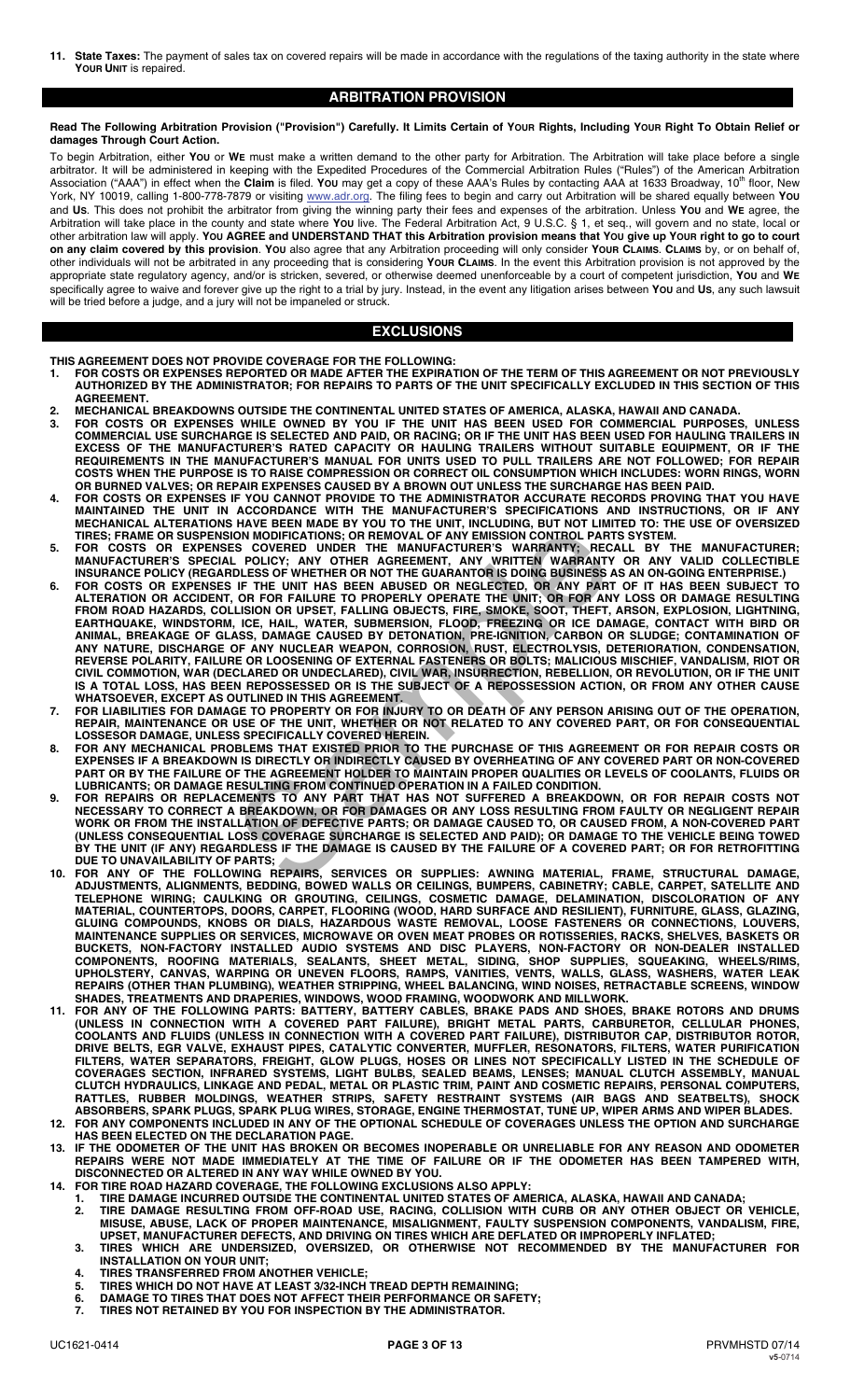# **MOTOR HOME SCHEDULE OF COVERAGES**

In the event of a **BREAKDOWN** covered by this **AGREEMENT**, **WE** will pay on behalf of or reimburse **YOU** for the reasonable costs to repair or replace any of the parts of the Components listed below, less any **DEDUCTIBLE**, in accordance with the **PLAN** selected by **YOU** as shown on the **DECLARATION PAGE** and the Terms and Conditions of this **AGREEMENT**.

#### **MOTOR HOME COVERAGE Premium Coverage Groups 1 - 24 Maximum Wrap Coverage Groups 3 - 26 (New Only) Maximum Coverage Groups 1 - 26**

- **1. Chassis Engine Components** Engine block and/or replaceable cylinder sleeves and heads, if damaged as a result of the failure of an internallylubricated part; all internally-lubricated parts contained within the engine block, including but not limited to: valves, valve springs, valve guides, valve covers, pistons and pins, main and rod bearings, crankshaft, camshaft, lifters, cam bearings, oil pump, rocker arms, push rods, timing chain, timing gears and timing chain tensioner. Timing cover, flywheel, flywheel ring gear, flex plate, vacuum pump, engine mounts, dipstick and tube, intake manifold, oil pan, turbocharger and all internal parts, diesel injectors and injector pump.
- **2. Transmission Components** Transmission case, if damaged as a result of the failure of an internally-lubricated part; all internally-lubricated parts within the transmission case including: torque converter, bands, clutches, gears, front pump, shafts, shift forks, synchronizers, shift solenoids, internal switches and sensors. Transmission mounts and transmission oil pan.
- **3. Drive Axle Components** Drive axle housing, if damaged as a result of the failure of an internally-lubricated part; all internally-lubricated parts within the drive axle housing, axle shafts, axle housing, universal joints, constant velocity joints, locking hub mechanisms, wheel bearings, drive shafts and center bearing.
- **4. Engine Cooling Components** Water pump, radiator, cooling fan blades, fan clutch, hydraulic or electric fan motor, heater core, fan shroud and coolant recovery tank.
- **5. Steering Components** Steering gear housing and all internally-lubricated parts, control valve, steering cylinder, rack and pinion, factory-installed steering stabilizer, internal steering column shafts, steering pump, main and intermediate shafts and couplings.
- **6. Fuel Delivery Components** Fuel pump, fuel tanks, metal fuel lines, fuel injection pump, fuel injectors, fuel pressure regulator, auxiliary fuel tank switch and fuel lift pump.
- **7. Chassis Air Conditioning Components** Compressor, compressor clutch, clutch bearing, field coil, receiver dryer, accumulator, condenser, idler pulley, evaporator, blower fan and motor, high/low cut-off switches, pressure hose assemblies, refrigerant (when in conjunction with a covered repair).
- **8. Electrical Components** Alternator, starter, starter drive, starter solenoid, voltage regulator, distributor, manually-operated switches, ignition
- switch, windshield wiper motor and washer pump, power window motors, power window gears and regulators, and dual battery paralleling switch. **9.** Suspension Components - Upper and lower control arms, control arm shaft and bushings, upper and lower ball joints, steering spindles and supports, leaf and coil springs, spring shackles and bushings, rubber suspension springs, factory installed suspension compressor, air lines and suspension air bags.
- **10. Brake Components** Master cylinder, hydraulic or vacuum brake booster, wheel cylinders, magnets calipers, drums and rotors (when in conjunction with a covered repair), combination valve, metal-only hydraulic tubing and metal fittings. ABS pressure modulator, accumulator, Air brake compressor, lines, treadle valve, compensating valve, actuator and diaphragm and slack adjusters.
- **11. Fresh/Waste Water System Components** Hot water tank, burner assembly, thermostat, thermocouple, gas valve, electronic ignition assembly, PC board, diesel/electric heating system, shower assembly, toilet, sink, holding tanks, gate valves, macerator pump, water pump, faucets, traps, fittings and water lines.
- **12. Kitchen Center** Range/oven burner assembly, burner valves, refrigerator/freezer, microwave, convection oven, thermostat, thermocouple, burner, gniter and PC board.
- **13. Roof/Basement Air Conditioning Components** Compressor, evaporator, condenser, capacitors, relays, thermostat, heat strips, expansion valve, control module and panel, reversing valve, blower fan and motor and PC Board, and ceiling ventilation fans and motors.
- **14. LP Gas System Components** Gas regulators, gas tanks, gas valves, tank gauges, LP lines and fittings, emergency shut off system, gas leak detector and carbon monoxide monitor.
- **15. Heating System Components** Furnace igniter, burner assembly, gas valve, gas leak detector, thermostat, thermocouple, blower motor, and PC board.
- **16. Generator/Power Plant Components** Power plant engine block and cylinder heads, if damaged as a result of the failure of an internally-lubricated part. All internally-lubricated parts contained within the power plant engine. Alternator, starter, manually-operated switches, voltage regulator, power converter-inverter, PC boards, fuel pump and hour meter.
- **17. Hi-Tech Components**  Engine control module, camshaft and crankshaft position sensors, coolant temperature sensor, knock sensor, map sensor, mass airflow sensor, throttle position sensor, electronic ignition module, ignition coil, cooling fan control module, electric block heater, transmission control module, transmission mounted parking brake, wheel speed sensors and control module, automatic temperature control programmer, mode and temperature door actuators, remote mirror motors, keyless entry/alarm system, factory-installed entry/security system, rear monitor camera, factory-installed fireplace burner assembly, interior mounted systems monitor, dash mounted instrument cluster and gauges. valve, compensating valve, actuator and diaphragm and slack adjusters.<br>
Surgeons are the water tank, bunner assembly, themostat, thermocolonie, gaystem, shower assembly, toilet, sink, holding tanks, gate valves, macerat<br>
u
- **18. Deluxe Appliances** Icemaker, trash compactor, dishwasher, built-in coffee maker, built-in food processor, in-sink disposal, basement refrigerator/freezer, central vacuum cleaner system, fold out external grill, clothes washer/dryer, ceiling fan motor and smoke detector.
- **19. Entertainment Components (factory/dealer installed only)** Stereo receiver, tuner, CD player, DVD player, satellite system, 42" or smaller television set(s), television antenna and rotator.
- **20. Interior and Exterior Components (factory/dealer installed only)** Hood latches and springs; door handles, latches and springs; door chimes, heated seats, seat tracks, clock, courtesy map light assembly, power window curtain motors/shade motors, awning motor, awning mechanism, awning sensor, shore power cord and retractor, intercom, air horn and spotlight.
- **21. Leveling System** Factory installed electric/hydraulic leveling jacks, controller, electrical switches and wiring harness.
- **22. Power Steps -** Power step, lines, fittings, cylinders, worm gears, electrical switches and wiring harness, entry door floor motor and mechanism.<br>**23. Slide-Out Rooms -** Slide-out room motor(s), quides, tracks and hydr
- **23. Slide-Out Rooms** Slide-out room motor(s), guides, tracks and hydraulic valves, sliding floor motor, pump/jack assembly, electrical switches and wiring harness.
- 24. Seals and Gaskets Seals and Gaskets are covered for all listed parts.<br>25. Wear and Tear Normal wear and tear is covered for all parts of the Un
- **25. Wear and Tear** Normal wear and tear is covered for all parts of the **UNIT** except for what is listed in the Exclusions section of this **AGREEMENT.** Maximum Motor Home Coverage covers all parts of the UNIT except items a. and b. below. Maximum Wrap Coverage covers all parts of
	- **the UNIT except for the Engine and Transmission components and the following items:**
	- **a.** Parts listed under the Exclusions section of this **AGREEMENT**. Parts covered under the manufacturer's warranty, special policies, or recalls.

# **MOTOR HOME OPTIONAL COVERAGE (Surcharges Apply)**

- **A. COMMERCIAL USE Coverage -** (available only on **NEW UNIT PLANS**) In the event that **YOU** selected and purchased the **COMMERCIAL USE** option, as shown on the **DECLARATION PAGE** of this **AGREEMENT**, **WE** will provide coverage for those **UNITS** defined as **COMMERCIAL USE UNITS**. If the **UNIT** is registered in the name of a business, optional **COMMERCIAL USE** surcharge must be paid at time of purchase, regardless of whether or not the **UNIT** is being used for commercial purposes.
- **B. Brown Out Coverage -** In the event **YOU** selected and purchased the Brown Out option, as show on the **DECLARATION PAGE** of this **AGREEMENT**, **WE** will provide coverage for damage to a covered electrical component caused by brown out. A brown out is defined as a reduction in power caused by inadequate supply.
- **C. Navigational Package Coverage-** In the event **YOU** selected and purchased the Navigational Package option, as shown on the **DECLARATION PAGE** of this **AGREEMENT**, **WE** will provide coverage for the following: Compass, global positioning system (GPS), on board communications system, GPS satellite antenna, back-up warning system and electronic driver information display and module.
- **D. Consequential Loss Coverage -** In the event **YOU** selected and purchased the Consequential Loss option, as shown on the **DECLARATION PAGE** of this **AGREEMENT**, **WE** will provide Coverage for the repair of a **COVERED PART** if the failure of the **COVERED PART** was caused by the action or inaction of a non-covered part.

# **MOTOR HOME ADDITIONAL BENEFITS**

- **1. Substitute Transportation:** In the event of a **BREAKDOWN** covered by this **AGREEMENT**, **WE** will pay on behalf of or reimburse **YOU** for receipted expenses to rent a replacement **UNIT** from a licensed rental agency or for alternate public transportation while the **UNIT** is at a licensed **REPAIR FACILITY** in accordance with the Terms and Conditions of this **AGREEMENT**. Coverage will be provided to **YOU** on the following basis: **WE** will pay the actual expenses, not to exceed seventy-five dollars (\$75) per day for every eight (8) labor hours, or portion thereof, flat rate labor time from a nationally recognized labor manual, for the labor time authorized to complete the repair, not to exceed four hundred and fifty dollars (\$450) for each repair visit. This coverage does not apply to the time waiting for parts or other delays that are beyond the control of the **REPAIR FACILITY** or **US.** Prior authorization is required for Substitute Transportation benefits.
- **2. RV Technical Assistance:** A team of RVDA certified and master certified technicians are awaiting **YOUR** phone call and ready to assist **YOU** with issues such as (but not limited to) problems retracting **YOUR** slide-out, raising or lowering leveling jacks, power problems, various appliances, septic systems and other issues that require a troubleshooting expert.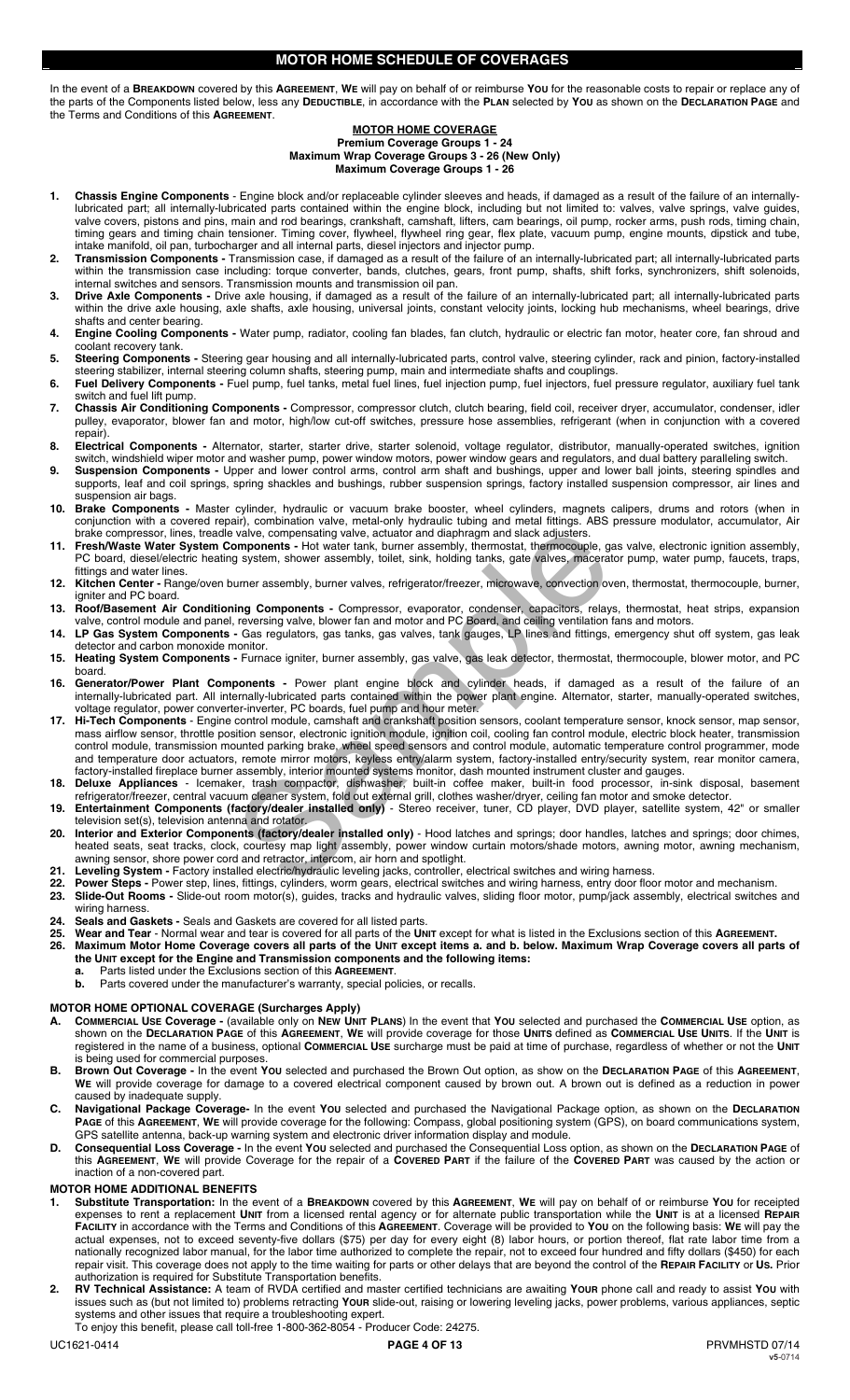- a. Have **YOUR AGREEMENT** number available.
- b. Be prepared to describe the year, make and model of **YOUR UNIT**.

c. Be prepared to provide a brief description of the problem with **YOUR UNIT**. **Disclaimer:** Advice obtained through this service is given based upon information **YOU** provide and is not meant to replace the need for proper RV servicing and maintenance. At times, **YOU** may be asked to contact a service technician in **YOUR** area to further assist **YOU**. NSD and **OUR** technicians cannot remotely gauge **YOUR** ability to execute any of **OUR** recommendations or suggestions. **YOU** should never attempt any recommended or suggested task that **YOU** feel would exceed **YOUR** personal abilities or threaten **YOUR** safety or the safety of those around **YOU**.

- For concerns regarding LP Gas or the smell of LP Gas, **YOU** should immediately evacuate **YOUR UNIT** and call 1-800-362-8054 from a safe place. **3. Tire Road Hazard Coverage -** In the event **YOUR UNIT'S** tire(s) incur damage from a road hazard, **WE** will pay or reimburse **YOU** for receipted expenses for a tire repair, up to a maximum of fifty dollars (\$50) for each tire repaired per occurrence, or if not repairable, up to two hundred dollars (\$200) for each tire replacement, up to a maximum aggregate of sixteen hundred dollars (\$1,600) during the Term of this **AGREEMENT**. A "road hazard" shall mean pothole, rock, nail, wood, tree limb/branch, or other debris on the road surface. Please refer to Exclusions Section, Item 14., for specific excluded conditions**. YOU must retain the tire for inspection by the ADMINISTRATOR.**
- **4. Trip Interruption:** In the event that a **BREAKDOWN** occurs when traveling more than one hundred (100) miles from **YOUR** home and results in a **REPAIR FACILITY** keeping the **UNIT** overnight, **WE** will reimburse **YOU** for receipted motel and restaurant expenses commencing on the date of the **BREAKDOWN,** up to one hundred fifty dollars (\$150) per day for a maximum of five (5) days (total benefit per occurrence of seven hundred fifty dollars (\$750). Coverage will be provided to **YOU** on the following basis: **WE** will pay the actual expenses, not to exceed one hundred fifty dollars (\$150) per day for every eight (8) labor hours, or portion thereof, flat rate labor time from a nationally recognized labor manual, for the labor time authorized to complete the repair, not to exceed seven hundred fifty dollars (\$750) for each repair visit. This coverage does not apply to the time waiting for parts or other delays that are beyond the control of the **REPAIR FACILITY** or the **ADMINISTRATOR.**
- **5. Pet Benefit:** In the event that a **BREAKDOWN** occurs away from **YOUR** home and results in a **REPAIR FACILITY** keeping the **UNIT** overnight, **WE** will reimburse **YOU** for a receipted pet removal, transporting, handling and boarding expenses commencing on the date of the **BREAKDOWN** up to one hundred dollars (\$100) per occurrence. This applies only to domestic animals and horses.
- **6. Service Calls:** In the event of a **BREAKDOWN** covered by this **AGREEMENT** and **YOU** are unable to transport the **UNIT** to a licensed **REPAIR FACILITY**, **WE** will pay on behalf of, or reimburse **YOU,** for a Service Call, not to exceed two hundred dollars (\$200) per **BREAKDOWN**.
- **7. Food Spoilage:** In the event the **UNIT** becomes disabled due to any covered mechanical failure which renders the **UNIT** inoperable, **WE** will reimburse **YOU** up to one hundred dollars (\$100) per occurrence for food spoilage. Coverage for food spoilage is limited to five hundred dollars (\$500) for the life of the **AGREEMENT**.

#### **Note: Due to state law restrictions, certain Additional Benefits may not be available in YOUR state.**

## **24 -HOUR MOTOR HOME ROADSIDE BENEFITS**

- **1. Towing and Wrecker Service:** In the event the **UNIT** becomes disabled due to any mechanical failure which renders the **UNIT** inoperable**, WE** will reimburse **YOU** to have the **UNIT** transported to the nearest qualified **REPAIR FACILITY** and will pay up to a maximum of seven hundred fifty dollars (\$750 per occurrence for the transportation expenses.
- **2. Flat Tire Change:** In the event of a flat tire on the **UNIT, WE** will reimburse **YOU** for a service provider to mount an inflated spare tire provided by **YOU** and will pay up to a maximum of one hundred fifty dollars (\$150) per occurrence for the flat tire service call.
- **3. Emergency Gas Delivery Service:** In the event the **UNIT** runs out of gas**, WE** will reimburse **YOU** for a service provider to deliver an emergency supply of gas for the **UNIT** and will pay up to a maximum of one hundred fifty dollars (\$150) per occurrence for the gas delivery service, excluding the cost of the gas. **YOU** are responsible for the cost of the emergency supply of gas at the time of delivery.
- **4. Battery Jump Service:** In the event the **UNIT** will not crank due to a weak or "run-down" battery**, WE** will reimburse **YOU** for a service provider to boost or jump-start the battery and will pay up to a maximum of one hundred fifty dollars (\$150) per occurrence for the battery jump service.
- **5. Key Lockout Service:** In the event the keys for the **UNIT** are lost, broken or accidentally locked in the **UNIT,** or the **UNIT** has a frozen lock, **WE** will reimburse **YOU** for a service provider to unlock the **UNIT** and will pay up to a maximum of one hundred fifty dollars (\$150) per occurrence for the locksmith service, excluding the cost of replacement keys. **YOU** are responsible for the cost of any replacement keys at the time of service. will pay up to a maximum of one hundred fifty dollars (\$150) per occurrence<br>ponsible for the cost of the emergency supply of gas at the time of delivery<br>went the UNIT will not crank due to a weak or "run-down" battlery, WE
- **Note: The 24-Hour Motor Home Roadside Benefits are provided through Nation Motor Club, Inc. dba Nation Safe Drivers, 800 Yamato Road, Suite 100, Boca Raton, FL 33431. Nation Motor Club, Inc. is the OBLIGOR for the 24-Hour Motor Home Roadside Benefits. For assistance call 1-855-216-6422 - Producer Code: 24275 - Plan: DZ.**

# **COACH ONLY SCHEDULE OF COVERAGES**

In the event of a **BREAKDOWN** covered by this **AGREEMENT, WE** will pay on behalf of or reimburse **YOU** for the agreed to costs to repair or replace any of the parts of the Components listed below, less any **DEDUCTIBLE**, in accordance with the **PLAN** selected by **YOU** as shown on the **DECLARATION PAGE** and the Terms and Conditions of this **AGREEMENT.** 

#### **COACH ONLY Premium Coverage Groups 1 - 17 Maximum Coverage Groups 1 - 18**

- **1. Suspension Components Leaf and coil springs, shackles and bushings and rubber suspension springs.<br>2. <b>Brake Components -** Master cylinder, wheel cylinders, calipers, magnets, metal-only hydraulic tubing and
- **2. Brake Components** Master cylinder, wheel cylinders, calipers, magnets, metal-only hydraulic tubing and metal fittings, drums and rotors (when in conjunction with a covered repair).
- **3. Fresh/Waste Water System Components** Hot water tank, burner assembly, thermostat, thermocouple, gas valve, electronic ignition assembly, PC board, diesel/electric heating system, shower assembly, toilet, sink, holding tanks, gate valves, macerator pump, water pump, faucets, traps, fittings and water lines.
- **4. Roof/Basement Air Conditioning Components** Compressor, evaporator, condenser, capacitors, relays, thermostat, heat strips, expansion valve, control module and panel, reversing valve, blower fan and motor and PC board, and ceiling ventilation fans and motors.
- **5. Kitchen Center** Range/oven burner assembly, burner valves, refrigerator/freezer, microwave, convection oven, thermostat, thermocouple, burner, igniter and PC board.
- 6. LP Gas System Components Gas regulators, gas tanks, gas valves, tank gauges, LP lines and fittings, emergency shut off system, gas leak detector and carbon monoxide monitor.
- 7. Heating System Components Furnace igniter, burner assembly, gas valve, gas leak detector, thermostat, thermocouple, blower motor, and PC Board.
- **8. Generator/Power Plant Components** Power plant engine block and cylinder heads, if damaged as a result of the failure of an internallylubricated part. All internally-lubricated parts contained within the power plant engine. Alternator, starter, manually-operated switches, voltage regulator, power converter-inverter, PC boards, fuel pump, and hour meter.
- **9. Hi-Tech Components -** Remote mirror motors, keyless entry/alarm system, factory-installed entry/security system, rear monitor camera, factoryinstalled fireplace burner assembly, interior mounted systems monitor, dash mounted instrument cluster and gauges.
- **10. Deluxe Appliances -** Icemaker, trash compactor, dishwasher, built-in coffee maker, built-in food processor, in-sink disposal, basement refrigerator/freezer, central vacuum cleaner system, fold out external grill, clothes washer/dryer, ceiling fan motor and smoke detector.
- **11. Entertainment Components (factory/dealer installed only) -** Stereo receiver, tuner, CD player, DVD player, satellite system, 42" or smaller television set(s), television antenna and rotator.
- **12. Interior and Exterior Components (factory/dealer installed only) -** Hood latches and springs, door handles, latches and springs, door chimes, clock, power window curtain motors/shade motors, awning motor, awning mechanism, awning sensor, shore power cord and retractor.
- **13. Slide-Out Rooms -** Slide-out room motor(s), guides, tracks and hydraulic valves, sliding floor motor, pump/jack assembly, electrical switches and wiring harness.
- **14. Power Steps -** Power step, lines, fittings, cylinders, worm gears, electrical switches and wiring harness, entry door floor motor and mechanism.
- **15. Leveling System** Factory-installed electric/hydraulic leveling jacks, controller, electrical switches and wiring harness.
- **16. Seals and Gaskets** Seals and Gaskets are covered for all listed parts.
- **17. Wear and Tear** Normal wear and tear is covered for all parts of the **UNIT** except for what is listed in the **EXCLUSIONS** section of this **AGREEMENT. 18. Maximum Coverage Coach Only Plan Components covers all parts of the Coach except for the following items:** 
	- **a.** Parts listed under the **EXCLUSIONS** section of this **AGREEMENT**;
		- **b.** Parts covered under the manufacturer's warranty, special policies, or recalls;
	- **c.** Engine, Transmission, Drive Axle, Engine Cooling, Steering, Fuel Delivery, Chassis Air Conditioning, Chassis and Engine Electrical components.
- **COACH ONLY OPTIONAL COVERAGE (Surcharge Applies)**
- **A. COMMERCIAL USE Coverage -** (available only for **NEW UNIT PLANS**) In the event that **YOU** selected and purchased the **COMMERCIAL USE** option, as shown on the **DECLARATION PAGE** of this **AGREEMENT**, **WE** will provide coverage for those **UNITS** defined as **COMMERCIAL USE UNITS**. If the **UNIT** is registered in the name of a business, optional **COMMERCIAL USE** surcharge must be paid at the time of purchase, regardless of whether or not the **UNIT** is being used for commercial purposes.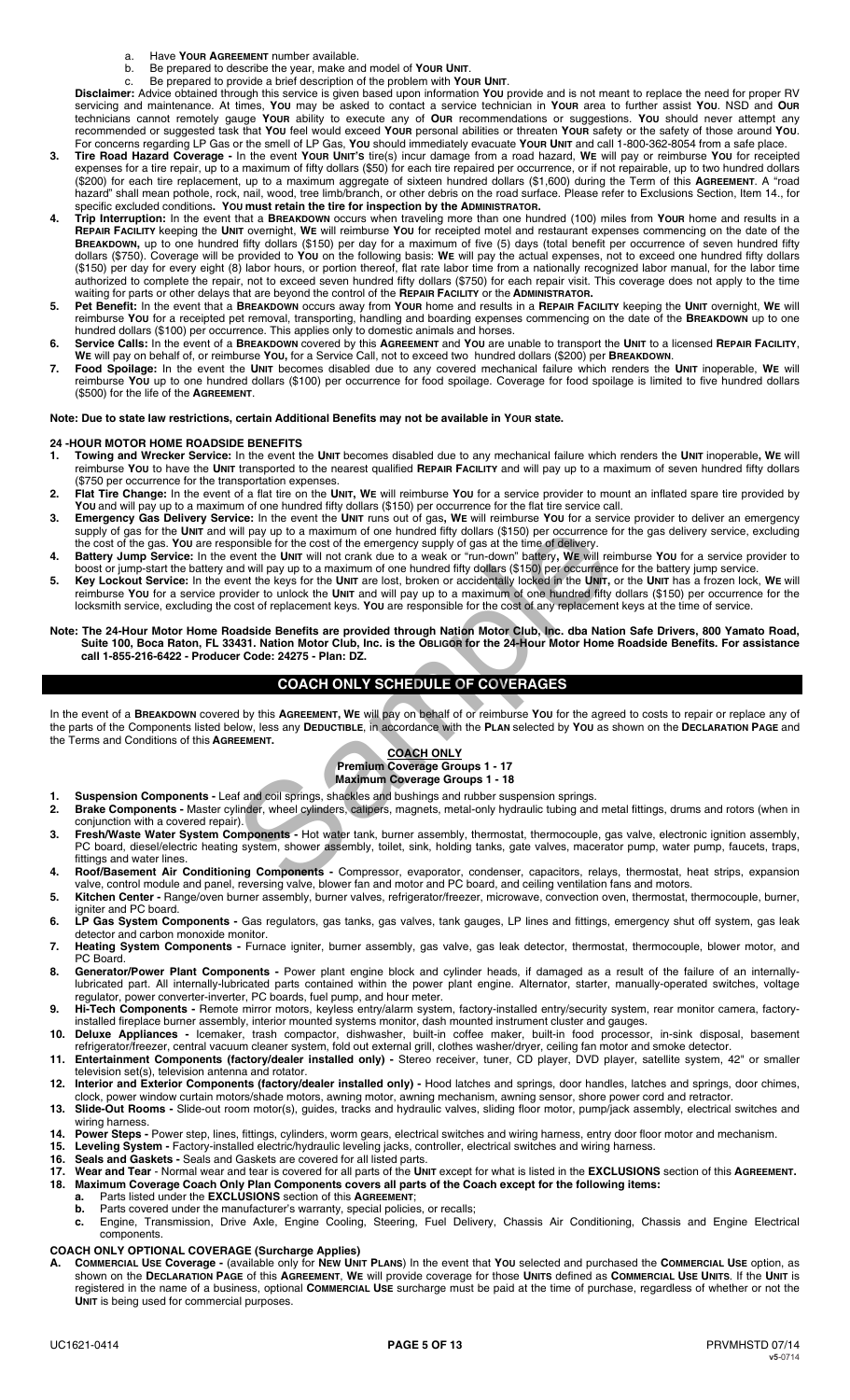- **B. Brown Out Coverage -** In the event **YOU** selected and purchased the Brown Out option, as show on the **DECLARATION PAGE** of this **AGREEMENT**, **WE** will provide coverage for damage to a covered electrical component caused by brown out. A brown out is defined as a reduction in power caused by inadequate supply.
- **C. Consequential Loss Coverage**  In the event **YOU** selected and purchased the Consequential Loss option, as shown on the **DECLARATION PAGE** of this **AGREEMENT**, **WE** will provide Coverage for the repair of a **COVERED PART** if the failure of the **COVERED PART** was caused by the action or inaction of a non-covered part.

#### **COACH ONLY ADDITIONAL BENEFITS**

**1. Service Calls:** In the event of a **BREAKDOWN** covered by this **AGREEMENT** and **YOU** are unable to transport the **UNIT** to a licensed **REPAIR FACILITY**, **WE** will pay on behalf of, or reimburse **YOU,** for a Service Call, not to exceed two hundred dollars (\$200) per **BREAKDOWN**.

**2. RV Technical Assistance:** A team of RVDA certified and master certified technicians are awaiting **YOUR** phone call and ready to assist **YOU** with issues such as (but not limited to) problems retracting **YOUR** slide-out, raising or lowering leveling jacks, power problems, various appliances, septic systems and other issues that require a troubleshooting expert.

- To enjoy this benefit, please call toll-free 1-800-362-8054 Producer Code: 24275.
	- a. Have **YOUR AGREEMENT** number available.
	- b. Be prepared to describe the year, make and model of **YOUR UNIT**. c. Be prepared to provide a brief description of the problem with **YOUR UNIT**.

**Disclaimer:** Advice obtained through this service is given based upon information **YOU** provide and is not meant to replace the need for proper RV servicing and maintenance. At times, **YOU** may be asked to contact a service technician in **YOUR** area to further assist **YOU**. NSD and **OUR** technicians cannot remotely gauge **YOUR** ability to execute any of **OUR** recommendations or suggestions. **YOU** should never attempt any recommended or suggested task that **YOU** feel would exceed **YOUR** personal abilities or threaten **YOUR** safety or the safety of those around **YOU**. For concerns regarding LP Gas or the smell of LP Gas, **YOU** should immediately evacuate **YOUR UNIT** and call 1-800-362-8054 from a safe place.

- **3. Tire Road Hazard Coverage -** In the event **YOUR UNIT'S** tire(s) incur damage from a road hazard, **WE** will pay or reimburse **YOU** for receipted expenses for a tire repair, up to a maximum of fifty dollars (\$50) for each tire repaired per occurrence, or if not repairable, up to two hundred dollars (\$200) for each tire replacement, up to a maximum aggregate of sixteen hundred dollars (\$1,600) during the Term of this **AGREEMENT**. A "road hazard" shall mean pothole, rock, nail, wood, tree limb/branch, or other debris on the road surface. Please refer to Exclusions Section, Item 14., for specific excluded conditions. **YOU must retain the tire for inspection by the ADMINISTRATOR.**
- **4. Food Spoilage:** In the event the **UNIT** becomes disabled due to any covered mechanical failure which renders the **UNIT** inoperable, **WE** will reimburse **YOU** up to one hundred dollars (\$100) per occurrence for food spoilage. Coverage for food spoilage is limited to five hundred dollars (\$500) for the life of the **AGREEMENT**.

#### **24 - HOUR COACH ONLY ROADSIDE BENEFITS**

- **1. Key Lockout Service:** In the event the keys for the coach only are lost, broken or accidentally locked in the coach only, or the coach has a frozen lock, **WE** will reimburse for a service provider to unlock the coach only and will pay up to a maximum of one hundred fifty dollars (\$150) per occurrence for the locksmith service, excluding the cost of replacement keys. **YOU** are responsible for the cost of any replacement keys at the time of service.
- **Note: The 24-Hour Coach Only Roadside Benefits are provided through Nation Motor Club, Inc. dba Nation Safe Drivers, 800 Yamato Road, Suite 100, Boca Raton, FL 33431. The OBLIGOR for the 24-Hour Coach Only Roadside Benefits is Nation Motor Club, Inc. For assistance call: 1-855-216-6422 - Producer Code: 24275 - Plan: DZ.**

# **RIGHT TO RETURN YOUR AGREEMENT**

**YOU** have the right to return or void this **AGREEMENT**. **YOU** may return the **AGREEMENT** within sixty (60) calendar days after the date **WE** mail a copy of the **AGREEMENT** to **YOU** or if it is provided to **YOU** at the time of sale. If **YOU** return this **AGREEMENT** within the applicable time period and no **CLAIMS** have been filed, the **AGREEMENT** shall be void and **WE** will refund the entire **AGREEMENT** Purchase Price within forty-five (45) days. A 10% penalty per month shall be added to a refund that is not paid or credited within forty-five (45) days after return of this **AGREEMENT** to **US**. This provision applies only to the original purchaser.

# **CANCELLATION OF YOUR AGREEMENT**

- **1. YOU** may cancel this **AGREEMENT** at any time, including when a loss of the **UNIT** occurs, or when **YOU** sell the **UNIT** without transfer of this **AGREEMENT**. To cancel, **YOU** must submit a written request and return this **AGREEMENT** to the selling dealer or directly to the **ADMINISTRATOR**. An odometer statement indicating the odometer reading at the date of the request and a signed cancellation request form will be required to process **YOUR** refund. If this **AGREEMENT** is canceled within the first sixty (60) days, **YOU** will be refunded the entire **AGREEMENT** Purchase Price less any **CLAIMS** paid. If this **AGREEMENT** is canceled after the first sixty (60) days, **YOU** will be refunded an amount of the **AGREEMENT** Purchase Price according to the pro-rata method reflecting the greater of the days in force or the miles driven based on the Term of the **PLAN** selected and the date coverage begins, less any claim paid and a twenty-five dollar (\$25.00) administrative fee. In the event of cancellation, the Lienholder, if any, will be named on the cancellation refund check as its interest may appear. The right to cancel this **AGREEMENT** is non-transferable and shall apply only to the original **AGREEMENT** Holder. For Code: 24275 - Plan: DZ.<br>
FIGHT TO RETURN YOUR AGREEMENT within sixty (60) calendar day<br>
is AGREEMENT. You may return the AGREEMENT within sixty (60) calendar day<br>
to You at the time of sale. If You return this AGREEME
- **2. WE** may cancel this **AGREEMENT** for nonpayment of the **AGREEMENT** Purchase Price, or for a material misrepresentation made in obtaining this **AGREEMENT** or in the submission of a **CLAIM**, or in the event **YOUR UNIT** is modified/altered as listed in the **AGREEMENT** exclusions or is used in a manner excluded by the **AGREEMENT**. If this **AGREEMENT** is canceled by **US, WE** will refund an amount of the **AGREEMENT** Purchase Price according to the pro-rata method reflecting the greater of the days in force or the miles driven based on the Term of the **PLAN** selected and the date coverage begins. In the event of cancellation, the Lienholder, if any, will be named on the cancellation refund check as its interest may appear. A written notice of cancellation, stating the effective date and reason for the cancellation will be mailed to the **AGREEMENT** Holder at the last known address at least 5 days before the effective date of the cancellation.
- **3.** If **YOUR UNIT** and this **AGREEMENT** have been financed, the Lienholder shown on the **DECLARATION PAGE** may cancel this **AGREEMENT** for nonpayment or if **YOUR UNIT** is declared a total loss or is repossessed. This right of cancellation does not confer ownership of this **AGREEMENT** to the Lienholder or otherwise entitle the Lienholder to performance under this **AGREEMENT**.

# **TRANSFER OF YOUR AGREEMENT**

This **AGREEMENT** is for **YOUR** benefit and is transferable to the next subsequent private purchaser of the **UNIT** only while the **AGREEMENT** is in force and if certain conditions are met. **YOU** may not transfer this **AGREEMENT** if the **UNIT** is sold or traded (retail or wholesale) to a dealer or wholesaler.

A completed transfer application and a fifty dollar (\$50) transfer fee must be submitted to the **ADMINISTRATOR** within thirty (30) days of a change in ownership, along with the following:<br>1. A notarized cony of the docume

- A notarized copy of the documentation showing change of title and odometer reading;
- 2. Proof of maintenance recommended by the manufacturer; and
- 3. If the manufacturer's warranty requires a transfer, a copy of the completed transfer form.

The requisite transfer application form may be obtained from the **ADMINISTRATOR.** Transfer applications are subject to approval by the **ADMINISTRATOR.** In the event the transfer application, fee, and required documentation is postmarked after thirty (30) days of the change in ownership, then this **AGREEMEN**T will be deemed NON-TRANSFERABLE.

# **GUIDE TO FILING A CLAIM**

# **A. INSTRUCTIONS FOR THE AGREEMENT HOLDER:**

- **1. Prevent Further Damage.** Take immediate action to prevent further damage. This **AGREEMENT** will not cover the damage caused by continued operation in a failed state, and/or failing to secure a timely repair of the failed component.
- **2. Take UNIT to a REPAIR FACILITY.** In the event of a **BREAKDOWN,** take the **UNIT** to the dealer that sold **YOU** this **AGREEMENT**, if at all possible. If not, take the **UNIT** to any licensed **REPAIR FACILITY** approved by the **ADMINISTRATOR. YOU** should contact the **ADMINISTRATOR** for assistance in locating an approved **REPAIR FACILITY**. Provide the **REPAIR FACILITY** with a copy of this **AGREEMENT** and/or the **AGREEMENT** Number.
- **3. Obtain Prior Authorization from the ADMINISTRATOR**. Prior to any repair being made, instruct the **REPAIR FACILITY** to contact the **ADMINISTRATOR** to obtain authorization for the **CLAIM** and a **CLAIM** Authorization Number. It is **YOUR** responsibility to ensure that authorization has been obtained for any covered repair prior to the work being started. Failure to obtain proper authorization will result in a denial of benefits. The amount authorized by the **ADMINISTRATOR** is the maximum that will be paid for the repairs covered under the terms of this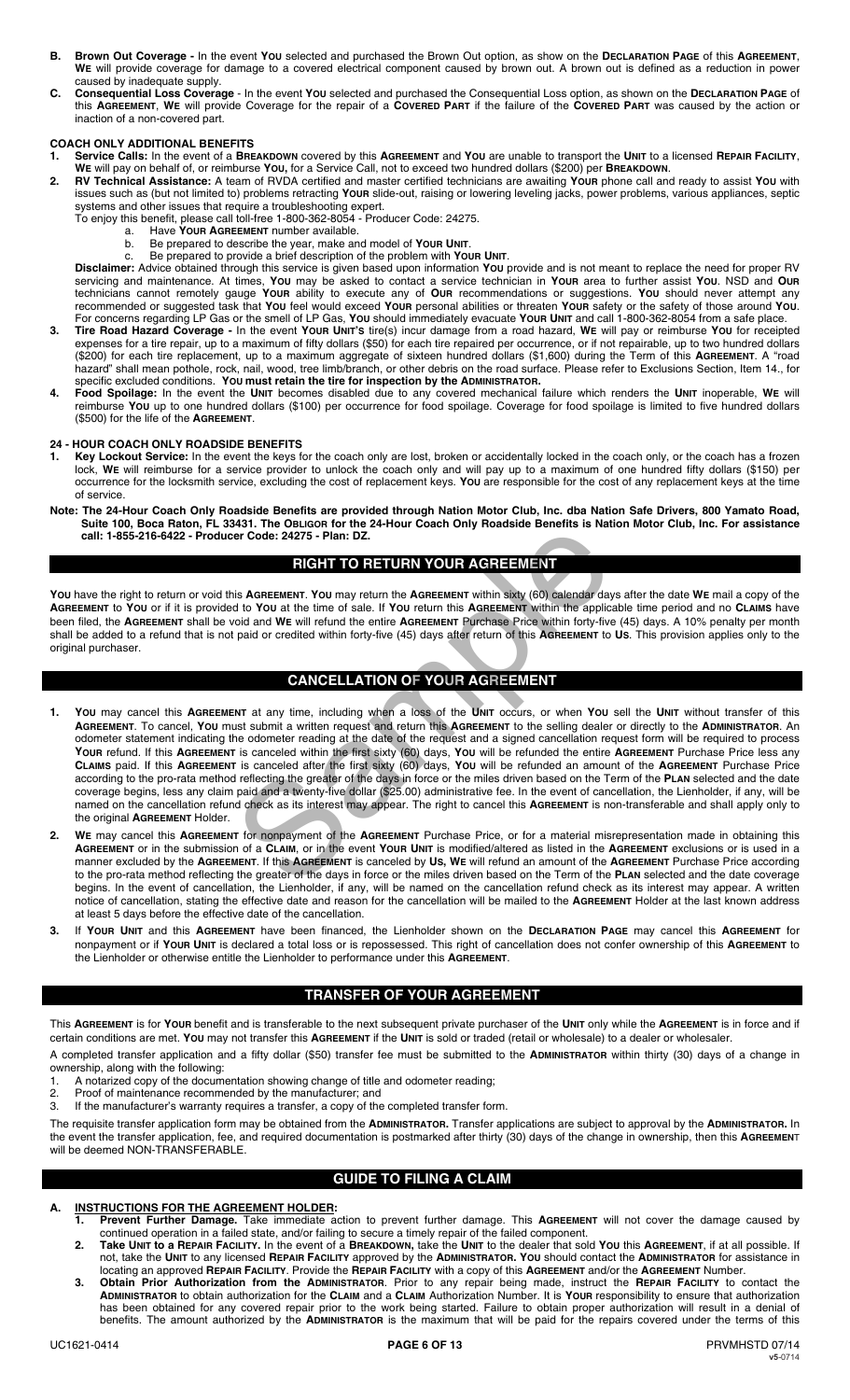**AGREEMENT**. Any additional repair costs must receive prior approval. If a **BREAKDOWN** occurs after the **ADMINISTRATOR'S** normal working hours, the **REPAIR FACILITY** must contact the **ADMINISTRATOR** immediately on the first available business day.

- **4. Review Coverage.** After the **ADMINISTRATOR** is contacted, review with the **REPAIR FACILITY** what will be covered by this **AGREEMENT** and what portions of the repair (if any) will not be covered.
- **5. Tear-Down and/or Inspection of the UNIT**. In some cases, **YOU** may need to authorize the **REPAIR FACILITY** to inspect and/or tear-down the **UNIT** in order to diagnose the failure and the cost of the repair. **YOU** will be responsible for these charges if the failure is not covered under this **AGREEMENT**. **WE** reserve the right to require an inspection of the **UNIT** prior to any repair being performed.  **6. Authorize Repair.** Authorize the **REPAIR FACILITY** to complete the repairs.
- **7. Review Repair.** Review the work performed on the **UNIT** with the **REPAIR FACILITY** when the **UNIT** is picked up.
- **8. Pay DEDUCTIBLE and Costs for Non-Covered Repairs. WE** will reimburse the **REPAIR FACILITY** or **YOU** for the cost of the work performed on the **UNIT** that is covered by this **AGREEMENT** for the previously authorized amount, less the **DEDUCTIBLE. YOU** must pay for any repair or service that is not covered by this **AGREEMENT**. If necessary, **WE** will pay the **REPAIR FACILITY** by charge card on **YOUR** behalf. In some cases, it may be necessary for **YOU** to pay the repair bill in full. In such event, **WE** will reimburse **YOU** for the authorized cost of the repair, less the **DEDUCTIBLE.**
- **9. Emergency Repairs**. Follow the procedures outlined above. **PRIOR APPROVAL MUST BE OBTAINED IN ALL CASES. FAILURE TO OBTAIN PROPER AUTHORIZATION WILL RESULT IN A DENIAL OF BENEFITS.**

# **B. INSTRUCTIONS FOR THE REPAIR FACILITY:**

- **1. Advise AGREEMENT Holder.** Advise the **AGREEMENT** Holder that the cost of evaluating the cause of the **BREAKDOWN** is covered under this **AGREEMENT** only if, after the diagnosis is complete, it is determined that the **BREAKDOWN** was caused by a **COVERED PART**. The **ADMINISTRATOR** must authorize all covered repairs provided under this **AGREEMENT**.
- **2. Authorization for Evaluation from the AGREEMENT Holder.** Obtain authorization from the **AGREEMENT** Holder to inspect and/or tear-down the **UNIT** to determine the cause of the failure of the component or part and cost of repair. Save all components including fluids and filters, in the event **WE** require an inspection. Inform the **AGREEMENT** Holder that the cost of the tear-down will not be paid if the failure of the component disassembled is not covered under this **AGREEMENT.**
- **3. Assess the Problem(s).** Assess the problem(s), its cause, and the cure of the failure and the cost of the repairs.
	- **4. Obtain Authorization from the ADMINISTRATOR.** Prior to any repair being made, contact the **ADMINISTRATOR** at **1-877-565-0825** to obtain authorization for the **CLAIM.** Please have the following items ready when the call is placed:
		- **a.** Current odometer mileage;<br>**b.** Customer's **AGREEMENT** Nu
		- **b.** Customer's **AGREEMENT** Number; **c.** Complaint, cause of failure and corrective action;
		- **d.** Cost of the repair;
		- **e.** Last eight (8) digits of the **UNIT** Identification Number;
- **f.** Customer's current phone number.
- **5. Verification of Coverage.** The **ADMINISTRATOR** will verify coverage and will either:
	- **a. Authorize the CLAIM -** If the **CLAIM** is approved, a **CLAIM** Authorization Number will be issued, which should be recorded on the repair order. The authorization amount is the maximum that will be paid. Any additional repair costs must receive prior approval.
	- **b. Request Additional Evaluation -** Further evaluation, tear-down or outside inspection may be requested.<br>**6. Inspection/Tear-Down Policy. WE** reserve the right to require an inspection of the UNIT prior to any repair  **6. Inspection/Tear-Down Policy. WE** reserve the right to require an inspection of the **UNIT** prior to any repair being accomplished. Diagnostic procedures that are not necessary to determine cause of failure are not covered. If a tear-down is necessary in order to determine the cause of failure, the **AGREEMENT** Holder must authorize the tear-down. Please advise the **AGREEMENT** Holder that, if the component disassembled is not covered, then the **AGREEMENT** Holder must pay for the tear-down and **WE** will not reimburse such payment. Listed below is the Inspection/Tear-Down Policy: The structure is the care of although the case of failure are not covered. If a tear-down is necessary to determine cause of failure are not covered. If a tear-down is necessary to determine cause of failure are not covere
- **a.** Save all components, including fluids and filters, which need to be repaired.
- **b.** The **ADMINISTRATOR** will arrange for inspection.
- **c.** If not visited within 48 hours, call Customer Service at **1-877-565-0825. 7. Review Repairs with AGREEMENT Holder.** After the **ADMINISTRATOR** has been contacted, review with the **AGREEMENT** Holder what repairs will be covered by this **AGREEMENT** and what portions of the repairs, if any, will not be covered.
- **8. Obtain Authorization for Repairs from AGREEMENT Holder.** Obtain the **AGREEMENT** Holder's authorization to complete the repairs. All repair orders must have the **AGREEMENT** Holder's signature.
	- **9. Submit Repair Order for Payment.** All repair orders and documentation must be submitted, along with the **CLAIM** Authorization Number, to the **ADMINISTRATOR**, at the address shown below, within thirty (30) days from the date the covered repair was completed to be eligible for payment.

#### **ADMINISTRATOR: Preferred Administrators P.O. Box 26830 Austin, TX 78755 ATTN: Claims Department Telephone Number: 1-877-565-0825**

- **C. INSTRUCTIONS FOR THE AGREEMENT HOLDER TO FILE A CLAIM FOR ADDITIONAL BENEFITS:**
- **1. Authorization from the ADMINISTRATOR.** Prior authorization from the **ADMINISTRATOR** is not required for a **CLAIM** made for any of the Additional Benefits listed in the Schedule of Coverages section**, except a CLAIM for Substitute Transportation**. For authorization, please call the **ADMINISTRATOR'S CLAIMS** number 1-877-565-0825.
	- **2. Submit Paid Receipts to the ADMINISTRATOR.** A paid receipt from a licensed service provider, stating the type of service and the date provided, must be submitted along with **YOUR AGREEMENT** Number to the **ADMINISTRATOR,** at the address shown below, within thirty (30) days from the date of the covered service or repair to be eligible for payment.

**ADMINISTRATOR: Preferred Administrators P.O. Box 26830 Austin, TX 78755 ATTN: Claims Department Telephone Number:1-877-565-0825**

#### **D. INSTRUCTIONS FOR THE AGREEMENT HOLDER TO FILE A CLAIM FOR THE 24-HOUR ROADSIDE BENEFITS:**

The Roadside Assistance Services provided are not a part of a reimbursement program and **YOU** must call 1-855-216-6422 - Producer Code: 24275 - Plan: DZ to obtain service. In the event **YOU** contract for a covered service on **YOUR** own and would like to submit those services for reimbursement consideration, **YOU** may do so by calling toll-free 1-888-684-9327 or by visiting www.nsdclaims.com to request a **CLAIM** form. Please follow the instructions on the form for reimbursement submission. Reimbursements for services not obtained through Nation Motor Club, Inc. d/b/a Nation Safe Drivers are strictly limited to \$50.00.

**Nation Motor Club, Inc. dba Nation Safe Drivers is the OBLIGOR for the 24-Hour Roadside Benefits. For assistance call: 1-855-216-6422 - Producer Code: 24275 - Plan: DZ.** 

# **SPECIAL STATE DISCLOSURES**

**The following State specific requirements are added to and become part of YOUR AGREEMENT and supersede any other provision to the contrary:** 

#### **ALABAMA:**

The **CANCELLATION OF YOUR AGREEMENT** section has been amended.

Paragraph **1** is amended by adding the following:

A ten percent (10%) penalty per month shall be added to a refund that is not paid or credited within forty-five (45) days after return of this **AGREEMENT** to **US** and only to any cancellation received within the first sixty (60) calendar days after the date **WE** mailed a copy of the **AGREEMENT** to **YOU** or if it was provided to **YOU** at the time of sale. This provision applies only to the original purchaser.

Reference to deduction of **CLAIMS** from refund is deleted regardless of who initiates the cancellation.

Paragraph **2** is amended by adding the following:

A cancellation notice stating the reasons and effective date of cancellation will be mailed to **YOUR** last known address at least five (5) days prior to cancellation for any reason other than nonpayment of the **AGREEMENT** Purchase Price or material misrepresentation.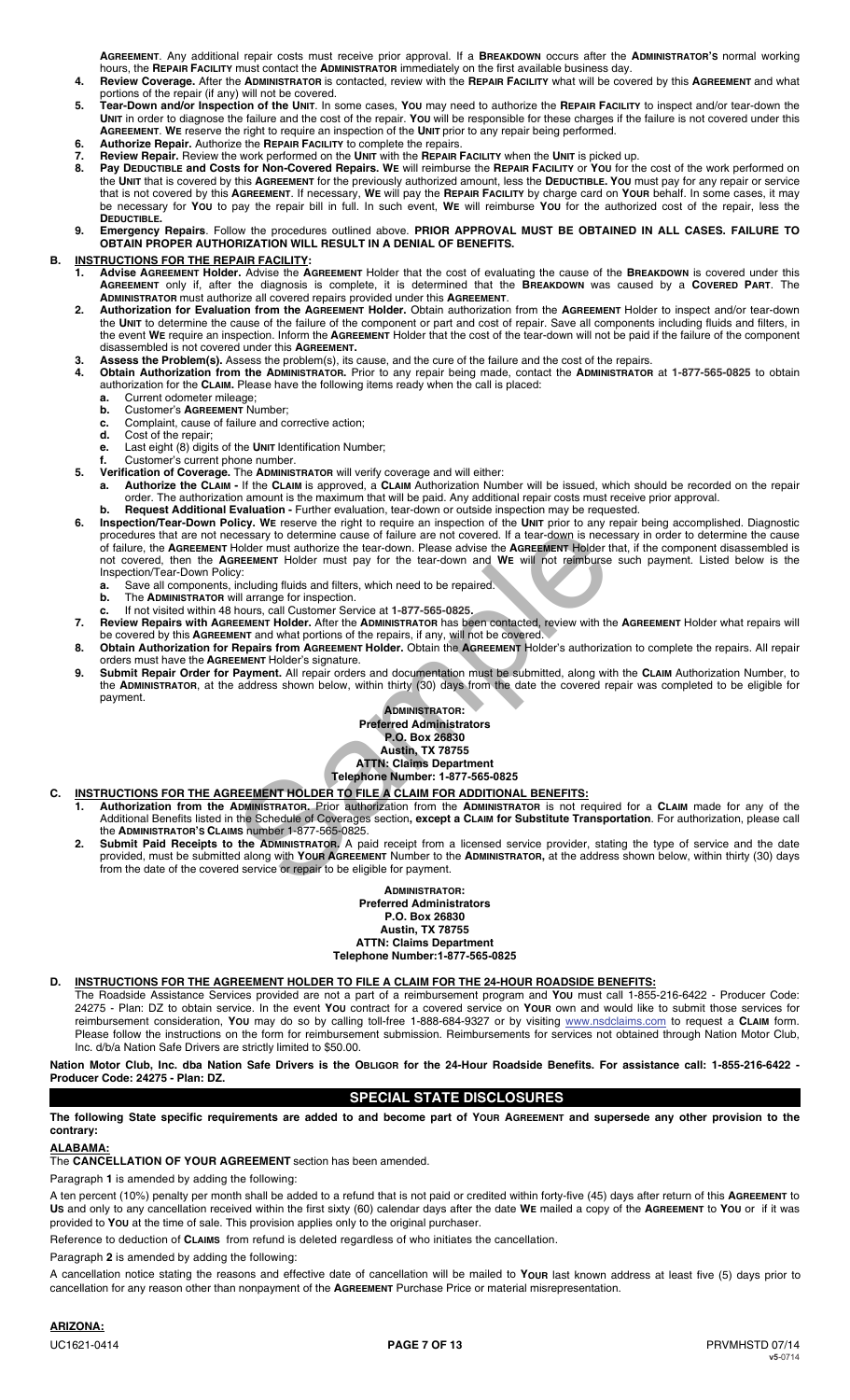The **CANCELLATION OF YOUR AGREEMENT** section is amended by adding the following:

No **CLAIM** incurred or paid shall be deducted from the amount of any refund regardless of who initiates the cancellation.

The **ARBITRATION PROVISION** section is amended by adding the following:

**For Residents of Arizona only:** Arbitration cannot be an absolute dispute remedy and both parties must agree to arbitration. This Arbitration Provision does not prohibit an Arizona resident from following the process to resolve complaints under the provisions of A.R.S. §20-1095.09, Unfair Trade Practices as outlined by the Arizona Department of Insurance. To learn more about this process, **YOU** may contact the Arizona Department of Insurance at 2910 N. 44<sup>th</sup> Street, 2<sup>nd</sup> Fl., Phoenix, AZ 85018-7256, Attn: Consumer Affairs. You may directly file any complaint with the A.D.O.I. against a Service Company issuing an approved service contract under the provisions of A.R.S. §§ 20-1095.04 and/or 20-1095.09 by contacting the Consumer Affairs Division of the A.D.O.I., toll free phone number **1-800-325-2548.** 

The **EXCLUSIONS** section has been amended.

Paragraph **1** is deleted in its entirety.

Paragraphs **4, 6, 8** and **9** are deleted and replaced with the following:

- **4. FOR COSTS OR EXPENSES IF YOU CANNOT PROVIDE TO THE ADMINISTRATOR ACCURATE RECORDS PROVING THAT YOU HAVE MAINTAINED THE UNIT IN ACCORDANCE WITH THE MANUFACTURER'S SPECIFICATIONS AND INSTRUCTIONS, OR IF ANY MECHANICAL ALTERATIONS HAVE BEEN MADE BY YOU TO THE UNIT, WHILE OWNED BY YOU, INCLUDING, BUT NOT LIMITED TO: THE USE OF OVERSIZED TIRES; FRAME OR SUSPENSION MODIFICATIONS; OR REMOVAL OF ANY EMISSION CONTROL PARTS SYSTEM.**
- **6. FOR COSTS OR EXPENSES IF THE UNIT HAS BEEN ABUSED OR NEGLECTED, OR ANY PART OF IT HAS BEEN SUBJECT TO ALTERATION OR ACCIDENT, OR FOR FAILURE TO PROPERLY OPERATE THE UNIT; OR FOR ANY LOSS OR DAMAGE RESULTING FROM ROAD HAZARDS, COLLISION OR UPSET, FALLING OBJECTS, FIRE, SMOKE, SOOT, THEFT, ARSON, EXPLOSION, LIGHTNING, EARTHQUAKE, WINDSTORM, ICE, HAIL, WATER, SUBMERSION, FLOOD, FREEZING OR ICE DAMAGE, CONTACT WITH BIRD OR ANIMAL, BREAKAGE OF GLASS, DAMAGE CAUSED BY DETONATION, PRE-IGNITION, CARBON OR SLUDGE; CONTAMINATION OF ANY NATURE, DISCHARGE OF ANY NUCLEAR WEAPON, CORROSION, RUST, ELECTROLYSIS, DETERIORATION, CONDENSATION, REVERSE POLARITY, FAILURE OR LOOSENING OF EXTERNAL FASTENERS OR BOLTS; MALICIOUS MISCHIEF, VANDALISM, RIOT OR CIVIL COMMOTION, WAR (DECLARED OR UNDECLARED), CIVIL WAR, INSURRECTION, REBELLION, OR REVOLUTION, OR IF THE UNIT IS A TOTAL LOSS, HAS BEEN REPOSSESSED OR IS THE SUBJECT OF A REPOSSESSION ACTION, OR FROM ANY OTHER CAUSE WHATSOEVER, EXCEPT AS OUTLINED IN THIS AGREEMENT, WHILE OWNED BY YOU.**
- **8. FOR REPAIR COSTS OR EXPENSES IF A BREAKDOWN IS DIRECTLY OR INDIRECTLY CAUSED BY OVERHEATING OF ANY COVERED PART OR NON-COVERED PART OR BY THE FAILURE OF THE AGREEMENT HOLDER TO MAINTAIN PROPER QUALITIES OR LEVELS OF COOLANTS, FLUIDS OR LUBRICANTS; OR DAMAGE RESULTING FROM CONTINUED OPERATION IN A FAILED CONDITION.**
- **9. FOR REPAIRS OR REPLACEMENTS TO ANY PART THAT HAS NOT SUFFERED A BREAKDOWN, OR FOR REPAIR COSTS NOT NECESSARY TO CORRECT A BREAKDOWN, OR FOR DAMAGES OR ANY LOSS RESULTING FROM FAULTY OR NEGLIGENT REPAIR WORK OR FROM THE INSTALLATION OF DEFECTIVE PARTS; OR DAMAGE CAUSED TO, OR CAUSED FROM, A NON-COVERED PART (UNLESS CONSEQUENTIAL LOSS COVERAGE SURCHARGE IS SELECTED AND PAID); OR DAMAGE TO THE VEHICLE BEING TOWED BY THE UNIT (IF ANY) REGARDLESS IF THE DAMAGE IS CAUSED BY THE FAILURE OF A COVERED PART; OR FOR RETROFITTING DUE TO UNAVAILABILITY OF PARTS, WHILE OWNED BY YOU.**

## **CALIFORNIA:**

The **OTHER PROVISIONS** section is amended to incorporate the following:

This **AGREEMENT** is not renewable. Performance to **YOU** under this **AGREEMENT** is guaranteed by a California approved insurance company. **YOU** may file a **CLAIM** with this insurance company if any promise made in the **AGREEMENT** has been denied or has not been honored within sixty (60) days after **YOUR** request. The name and address of the insurance company is: American Bankers Insurance Company of Florida, 11222 Quail Roast Drive, Miami, FL 33157, **1-866-306-6694**. If **YOU** are not satisfied with the insurance company's response, **YOU** may contact the California Department of Insurance at **1-800-927-4357**.

The California Provider License Number for United Service Protection Corp. is **0D01816**.

Any language throughout the program that refers to Nation Motor Club, Inc. as the **OBLIGOR** for the 24-Hour Roadside Assistance Service benefits is deleted and replaced with the following: The 24-Hour Roadside Assistance Service benefits are provided through Nation Motor Club, Inc.

- The **DEFINITIONS** section, paragraph **11**, is deleted and replaced with the following:
- **11. REPAIR FACILITY -** Any licensed **REPAIR FACILITY** authorized by the **ADMINISTRATOR** to perform repair services under this **SERVICE AGREEMENT.**

The **GENERAL PROVISIONS** section has been amended.

Paragraph **9. Subrogation Provision** is deleted and replaced by the following:

- **9. Subrogation Provision:** In the event that coverage is provided under this **AGREEMENT**, **WE** shall be subrogated to all the rights **YOU** may have to recover against any person or organization arising out of a safety defect which is the subject of a voluntary or mandatory recall campaign, as well as out of any order, judgment, consent decree, or other settlement, and **YOU** shall execute and deliver instruments and papers and do what is reasonably necessary to secure such rights (and is without prejudice to **YOUR** own legal rights and privileges). **YOU** shall do nothing to prejudice those rights. Further, all amounts recovered by **YOU** for which **YOU** have received benefits under this **AGREEMENT** shall belong to, and be paid to **US**, up to the amount of benefits paid under this **AGREEMENT**. **PARTS, WHILE OWNED BY YOU.**<br>
PARTS, WHILE OWNED BY YOU.<br>
PARTS, WHILE OWNED BY YOU.<br>
amended to incorporate the following:<br>
Performance to You under this AGREEMENT is guaranteed by a California appear<br>
anary if any promis
- Paragraph **10. Maintenance Requirements** is amended by deleting the first sentence and replacing with the following:
- **10. Maintenance Requirements: In order to keep this AGREEMENT in effect, YOU must have the UNIT checked and serviced in accordance with the manufacturer's recommendations.**

The **ARBITRATION PROVISION** section is deleted in its entirety.

The **EXCLUSIONS** section has been amended.

Paragraphs **4, 6, 7** and **8** are deleted and replaced with the following:

- **4. FOR COSTS OR EXPENSES IF YOU CANNOT PROVIDE TO THE ADMINISTRATOR ACCURATE RECORDS PROVING THAT YOU HAVE MAINTAINED THE FAILED COVERED UNIT IN ACCORDANCE WITH THE MANUFACTURER'S SPECIFICATIONS AND INSTRUCTIONS, OR IF ANY MECHANICAL ALTERATIONS HAVE BEEN MADE BY YOU TO THE UNIT, INCLUDING, BUT NOT LIMITED TO: THE USE OF OVERSIZED TIRES; FRAME OR SUSPENSION MODIFICATIONS; OR REMOVAL OF ANY EMISSION CONTROL PARTS SYSTEM;**
- **6. FOR COSTS OR EXPENSES IF THE UNIT HAS BEEN ABUSED OR NEGLECTED, OR ANY PART OF IT HAS BEEN SUBJECT TO ALTERATION OR ACCIDENT, OR FOR FAILURE TO PROPERLY OPERATE THE UNIT; OR FOR ANY LOSS OR DAMAGE RESULTING FROM ROAD HAZARDS, COLLISION OR UPSET, FALLING OBJECTS, FIRE, SMOKE, SOOT, THEFT, ARSON, EXPLOSION, LIGHTNING, EARTHQUAKE, WINDSTORM, ICE, HAIL, WATER, SUBMERSION, FLOOD, FREEZING OR ICE DAMAGE, CONTACT WITH BIRD OR ANIMAL, BREAKAGE OF GLASS, DAMAGE CAUSED BY DETONATION, PRE-IGNITION, CARBON OR SLUDGE; CONTAMINATION OF ANY NATURE (MEANS UNINTENDED PRESENCE OR INTRODUCTION OF CONTAMINENTS), DISCHARGE OF ANY NUCLEAR WEAPON, CORROSION, RUST, ELECTROLYSIS, DETERIORATION, CONDENSATION, REVERSE POLARITY, FAILURE OR LOOSENING OF EXTERNAL FASTENERS OR BOLTS; MALICIOUS MISCHIEF, VANDALISM, RIOT OR CIVIL COMMOTION, WAR (DECLARED OR UNDECLARED), CIVIL WAR, INSURRECTION, REBELLION, OR REVOLUTION, OR IF THE UNIT IS A TOTAL LOSS, HAS BEEN REPOSSESSED OR IS THE SUBJECT OF A REPOSSESSION ACTION, OR FROM ANY OTHER CAUSE WHATSOEVER, EXCEPT AS OUTLINED IN THIS AGREEMENT.**
- **7. FOR LIABILITIES FOR DAMAGE TO PROPERTY OR FOR INJURY TO OR FOR LIABILITIES FOR NON INTENTIONAL ACTS CAUSING DEATH OF ANY PERSON ARISING OUT OF THE OPERATION, REPAIR, MAINTENANCE OR USE OF THE UNIT, WHETHER OR NOT RELATED TO ANY COVERED PART, OR FOR CONSEQUENTIAL LOSSES OR DAMAGE, UNLESS SPECIFICALLY COVERED HEREIN;**
- **8. FOR ANY MECHANICAL PROBLEMS THAT EXISTED PRIOR TO THE PURCHASE OF THIS AGREEMENT OR FOR REPAIR COSTS OR EXPENSES IF A BREAKDOWN IS DIRECTLY OR INDIRECTLY CAUSED BY OVERHEATING OF ANY COVERED PART OR NON-COVERED PART OR BY THE FAILURE OF THE AGREEMENT HOLDER TO MAINTAIN PROPER QUALITIES OR LEVELS OF COOLANTS, FLUIDS OR LUBRICANTS; OR DAMAGE RESULTING FROM CONTINUED OPERATION IN A FAILED CONDITION.**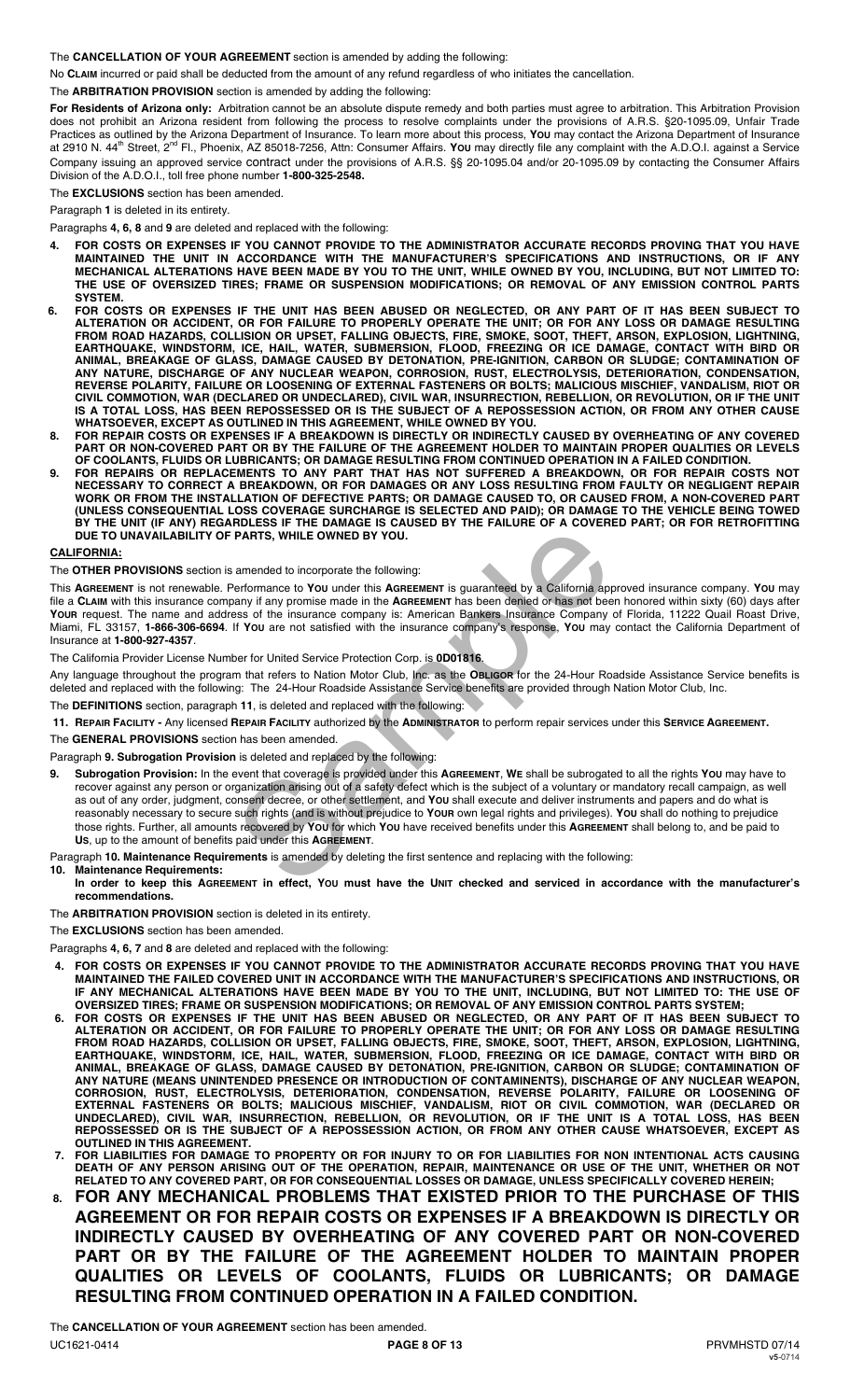Paragraph **1** and **2** are deleted and replaced with the following:

- **1. YOU** may cancel this **AGREEMENT** at any time, including when a loss of the **UNIT** occurs, or when **YOU** sell the **UNIT** without transfer of this **AGREEMENT**. To cancel, **YOU** must submit a written request and return this **AGREEMENT** to the selling dealer or directly to the **ADMINISTRATOR**. An odometer statement indicating the odometer reading at the date of the request and a signed cancellation request form will be required to process **YOUR** refund. If this **AGREEMENT** is canceled within the first sixty (60) days, **YOU** will be refunded the entire **AGREEMENT** Purchase Price. If this **AGREEMENT** is canceled after the first sixty (60) days or if a **CLAIM** has been made, **YOU** will be refunded an amount of the **AGREEMENT** Purchase Price according to the pro-rata method. The refund equals the greater of the days in force or the miles driven based on the Term of the **PLAN** selected and the date coverage begins, less an administrative fee of ten percent (10%) of the **AGREEMENT** Purchase Price or twenty-five dollars (\$25.00), whichever is less. In the event of cancellation, the Lienholder, if any, will be named on the cancellation refund check as its interest may appear. The right to cancel this **AGREEMENT** is non-transferable and shall apply only to the original **AGREEMENT** Holder.
- **2. WE** may cancel this **AGREEMENT** for nonpayment of the **AGREEMENT** Purchase Price or for a material misrepresentation made in obtaining this **AGREEMENT** or in the submission of a **CLAIM. WE** will refund an amount of the **AGREEMENT** Purchase Price according to the pro-rata method paid within thirty (30) days of the date of cancellation. The refund equals the greater of the days in force or the miles driven based on the Term of the **PLAN** selected and the date coverage begins. In the event of cancellation, the Lienholder, if any, will be named on the cancellation refund check as its interest may appear. A written notice of cancellation, stating the effective date and reason for the cancellation will be mailed to the **AGREEMENT** Holder at the last known address. The **AGREEMENT** ceases to be valid no less than five (5) days after the postmark date of the notice.

#### **COLORADO:**

The **OTHER PROVISIONS** section is amended by adding the following:

Policy Number SFM-4491-CO-1.

# **CONNECTICUT:**

The **ARBITRATION PROVISION** section is amended by adding the following:

**RESOLUTION OF DISPUTES:** If **WE** are unable to resolve any disputes with **YOU** regarding this warranty, **YOU** may file a written complaint with the State of Connecticut, Insurance Department, P.O. Box 816, Hartford, CT 061242-0816, Attn: Consumer Affairs. The written complaint must contain a description of the dispute, the purchase price of the item subject to the extended warranty, the cost of repair of the item, and a copy of the extended warranty contract.

The **CANCELLATION OF YOUR AGREEMENT** section, paragraph **1** is amended by adding the following:

**YOU** may cancel this **AGREEMENT** if the **UNIT** is sold, lost, stolen, or destroyed.

The **GUIDE TO FILING A CLAIM** section is amended by adding the following:

If the **UNIT** is in the repair facility at the time the **AGREEMENT** expires, the expiration date will automatically be extended until the repair is complete.

# **FLORIDA:**

The **OTHER PROVISIONS** section of the **DECLARATION PAGE** is amended as follows:

The entity obligated to perform under this **AGREEMENT**, which is referred to as "**WE", "US" AND "OUR"** throughout the **AGREEMENT**, is **United Service Protection, Inc**., P.O. Box 21647, St. Petersburg, Florida 33742. The telephone number is **1-800-283-0785.**

The **ADMINISTRATOR** of this **AGREEMENT** is **Service Group Administrators**, PO Box 26830, Austin, TX 78755, The telephone number is **855-263-1681**, Florida **License 60122.** 

The privacy statement is deleted and replaced with the following:

To review the General Privacy Policy of United Service Protection, Inc., an Assurant Solutions company, please visit http://www.assurantsolutions.com/pri-privacy-notice-t4.html.

The following statement is added:

The rate charged for this **AGREEMENT** is not subject to regulation by the Florida Office of Insurance Regulation.

The **ARBITRATION PROVISION** section is amended by adding the following:

While arbitration is mandatory, the outcome of any arbitration shall be non-binding on the parties, and either party shall, following arbitration, have the right to reject the arbitration award and bring suit in a court of competent jurisdiction. The arbitration action will take place in the county where **YOU** reside.

The **CANCELLATION OF YOUR AGREEMENT** section, paragraph **1** is amended. The reference to a twenty-five dollar (\$25.00) administrative fee is deleted and replaced with an administrative fee equal to five percent (5%) of the gross **AGREEMENT** Purchase Price.

The **TRANSFER OF YOUR AGREEMENT** section is deleted and replaced with the following:

**This AGREEMENT is for YOUR benefit and is transferable to the next subsequent private purchaser of the UNIT** only while the **AGREEMENT is in force and if certain conditions are met. YOU may not transfer this AGREEMENT if the UNIT is sold or traded (retail or wholesale) to a dealer or wholesaler.**  Petersburg, Florida 33742. The telephone number is 1-800-283-0785.<br>
INT is Service Group Administrators, PO Box 26830, Austin, TX 78755, The<br>
replaced with the following:<br>
cy Policy of United Service Protection, Inc., an A

**A completed transfer application and a forty dollar (\$40) transfer fee must be submitted to the ADMINISTRATOR within thirty (30) days of a change in ownership, along with the following:** 

- **1. A notarized copy of the documentation showing change of title and odometer reading;**
- **2. Proof of maintenance recommended by the manufacturer; and**
- **3. If the manufacturer's warranty requires a transfer, a copy of the completed transfer form.**

**The requisite transfer application form may be obtained from the ADMINISTRATOR. Transfer applications are subject to approval by the ADMINISTRATOR. In the event the transfer application, fee, and required documentation is postmarked after thirty (30) days of the change in ownership, then this AGREEMEN**T **will be deemed NON-TRANSFERABLE.** 

#### **GEORGIA:**

The **ARBITRATION PROVISION** section is deleted in its entirety.

The **EXCLUSIONS** section has been amended.

Paragraphs **4, 6** and **8,** are deleted and replaced with the following:

- **4. FOR COSTS OR EXPENSES IF YOU CANNOT PROVIDE TO THE ADMINISTRATOR ACCURATE RECORDS PROVING THAT YOU HAVE MAINTAINED THE UNIT IN ACCORDANCE WITH THE MANUFACTURER'S SPECIFICATIONS AND INSTRUCTIONS, OR IF ANY MECHANICAL ALTERATIONS HAVE BEEN MADE BY YOU OR WITH YOUR KNOWLEDGE TO THE UNIT, INCLUDING, BUT NOT LIMITED TO: THE USE OF OVERSIZED TIRES; FRAME OR SUSPENSION MODIFICATIONS; OR REMOVAL OF ANY EMISSION CONTROL PARTS SYSTEM.**
- **6. FOR COSTS OR EXPENSES IF THE UNIT HAS BEEN ABUSED OR NEGLECTED, OR ANY PART OF IT HAS BEEN SUBJECT TO ALTERATION OR ACCIDENT, OR FOR FAILURE TO PROPERLY OPERATE THE UNIT BY YOU OR WITH YOUR KNOWLEDGE; OR FOR ANY LOSS OR DAMAGE RESULTING FROM ROAD HAZARDS, COLLISION OR UPSET, FALLING OBJECTS, FIRE, SMOKE, SOOT, THEFT, ARSON, EXPLOSION, LIGHTNING, EARTHQUAKE, WINDSTORM, ICE, HAIL, WATER, SUBMERSION, FLOOD, FREEZING OR ICE DAMAGE, CONTACT WITH BIRD OR ANIMAL, BREAKAGE OF GLASS, DAMAGE CAUSED BY DETONATION, PRE-IGNITION, CARBON; CONTAMINATION OF ANY NATURE, DISCHARGE OF ANY NUCLEAR WEAPON, CORROSION, RUST, ELECTROLYSIS, DETERIORATION, CONDENSATION, REVERSE POLARITY, FAILURE OR LOOSENING OF EXTERNAL FASTENERS OR BOLTS; MALICIOUS MISCHIEF, VANDALISM, RIOT OR CIVIL COMMOTION, WAR (DECLARED OR UNDECLARED), CIVIL WAR, INSURRECTION, REBELLION, OR REVOLUTION, OR IF THE UNIT IS A TOTAL LOSS, HAS BEEN REPOSSESSED OR IS THE SUBJECT OF A REPOSSESSION ACTION, OR FROM ANY OTHER CAUSE WHATSOEVER, EXCEPT AS OUTLINED IN THIS AGREEMENT.**
- **8. FOR ANY MECHANICAL PROBLEMS THAT EXISTED PRIOR TO THE PURCHASE OF THIS AGREEMENT AND KNOWN BY YOU OR FOR REPAIR COSTS OR EXPENSES WHILE OWNED BY YOU IF A BREAKDOWN IS DIRECTLY OR INDIRECTLY CAUSED BY OVERHEATING OF ANY COVERED PART OR NON-COVERED PART OR BY THE FAILURE OF THE AGREEMENT HOLDER TO MAINTAIN PROPER QUALITIES OR LEVELS OF COOLANTS, FLUIDS OR LUBRICANTS; OR DAMAGE RESULTING FROM CONTINUED OPERATION IN A FAILED CONDITION.**

The **CANCELLATION OF YOUR AGREEMENT** section has been amended:

Paragraph **1** is amended by adding the following:

An administrative fee and any **CLAIMS** paid will not be deducted from any refund owed.

Paragraph **2** is amended as follows: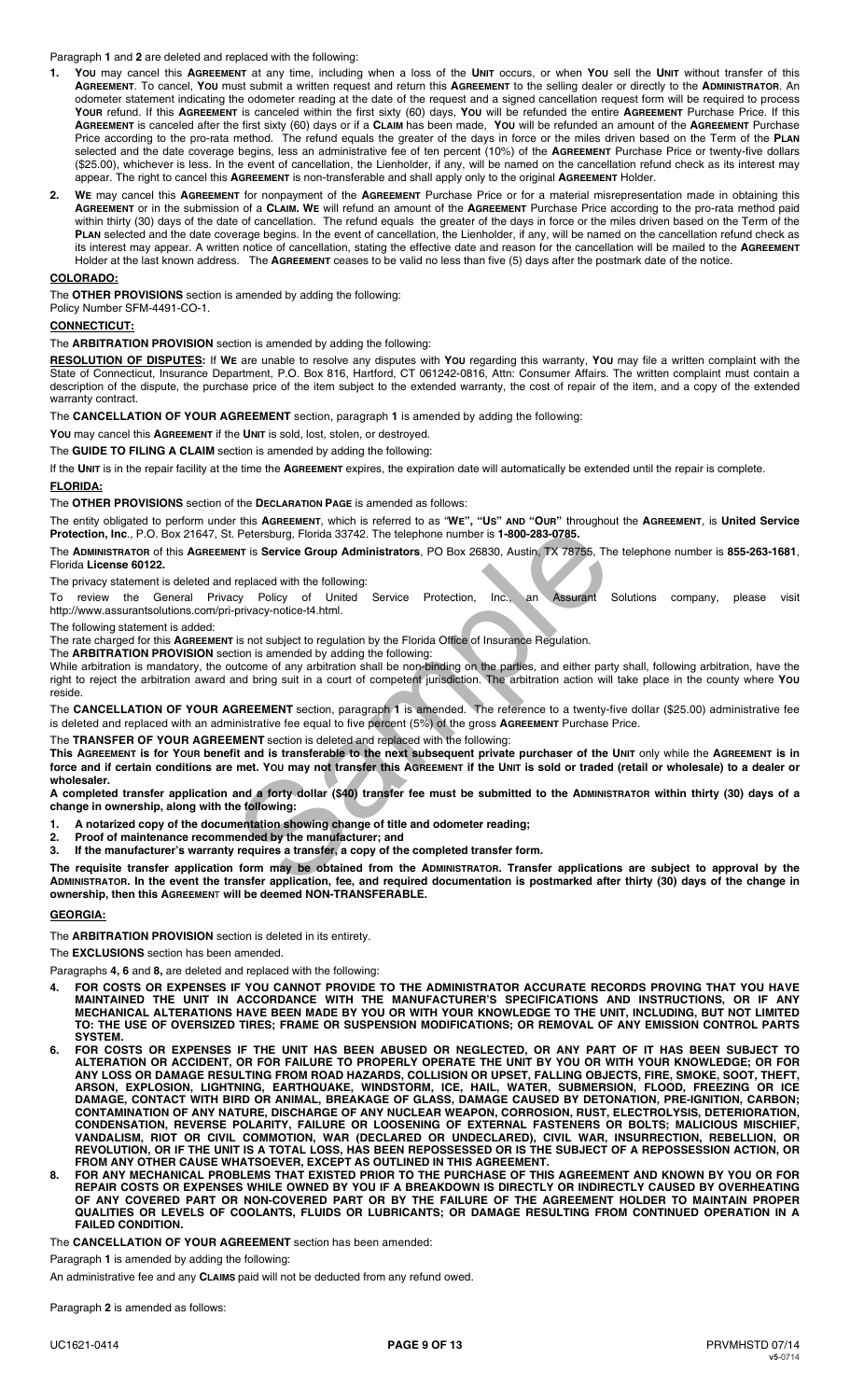**WE** may only cancel this **AGREEMENT** based on one or more of the following reasons: (A) non-payment of the **AGREEMENT** Purchase Price; (B) fraud; or (C) a material misrepresentation made by **YOU.** If **WE** cancel this **AGREEMENT WE** will mail written notice of cancellation at least ten (10) days prior to the effective date of cancelation for non-payment of the **AGREEMENT** Purchase Price or thirty (30) days prior for any other reason. An administrative fee will not be deducted from any refund owed.

Paragraph **3** is deleted and replaced with the following:

Cancellation shall be in accordance with O.C.G.A. § 33-24-44.

### **HAWAII:**

#### The **CANCELLATION OF YOUR AGREEMENT** section has been amended.

Paragraph **1** is amended by adding the following:

A ten percent (10%) penalty per month shall be added to a refund that is not paid or credited within forty-five (45) days after return of this **AGREEMENT** to **US** and only to any cancellation received within the first sixty (60) calendar days. This provision applies only to the original purchaser.

Paragraph **2** is amended by adding the following:

If **WE** cancel this **AGREEMENT**, **WE** will mail written notice of cancellation at least five (5) days prior to the effective date of cancellation for any reason other than nonpayment of the **AGREEMENT** Purchase Price, material misrepresentation or substantial breach of duties.

#### **IDAHO:**

The **OTHER PROVISIONS** section is amended by adding the following:

Coverage afforded under this **AGREEMENT** is not guaranteed by the Idaho Insurance Guaranty Association.

#### **ILLINOIS:**  The **CANCELLATION OF YOUR AGREEMENT** section, paragraph**1** is amended as follows:

All references to the administrative fee of twenty-five dollars (\$25.00) are deleted and replaced with an administrative fee of ten percent (10%) of the **AGREEMENT** Purchase Price or twenty-five dollars (\$25.00), whichever is less.

#### **INDIANA:**

The **OTHER PROVISIONS** section is amended by adding the following:

**YOUR** proof of payment to **US** or the **ADMINISTRATOR** which issued this **AGREEMENT** shall be considered proof of payment to the insurance company identified on the **DECLARATION PAGE** which insures obligations to **YOU**.

The **NOTICE TO SERVICE AGREEMENT HOLDER** section has been amended.

Paragraph **1** is deleted and replaced with the following:

1. This **SERVICE AGREEMENT** is not a contract of Insurance and is not subject to Indiana insurance law.

The **ARBITRATION PROVISION** section is amended by adding the following:

**While arbitration is mandatory, the outcome of any arbitration shall be non-binding on the parties, and either party shall, following arbitration, have the right to reject the arbitration award and bring suit in a court of competent jurisdiction. The arbitration action will take place in the county where YOU reside.** 

The **EXCLUSIONS** provision has been amended.

Paragraph **8** is deleted and replaced with the following:

**8. FOR ANY MECHANICAL PROBLEMS KNOWN BY YOU THAT EXISTED PRIOR TO THE PURCHASE OF THIS AGREEMENT OR FOR REPAIR COSTS OR EXPENSES IF A BREAKDOWN IS DIRECTLY OR INDIRECTLY CAUSED BY OVERHEATING OF ANY COVERED PART OR NON-COVERED PART OR BY THE FAILURE OF THE AGREEMENT HOLDER TO MAINTAIN PROPER QUALITIES OR LEVELS OF COOLANTS, FLUIDS OR LUBRICANTS; OR DAMAGE RESULTING FROM CONTINUED OPERATION IN A FAILED CONDITION.**  outcome of any arbitration shall be non-binding on the parties, and eith<br>tion award and bring suit in a court of competent jurisdiction. The arbitral<br>enamended.<br>With the following:<br>DBLEMS KNOWN BY YOU THAT EXISTED PRIOR TO

#### **IOWA:**

The **OTHER PROVISIONS** section is amended by adding the following:

The Iowa Commissioner of Insurance may be contacted at the following address: Iowa Insurance Division, 330 Maple Street, Des Moines, Iowa 50319- 0065.

#### The **CANCELLATION OF YOUR AGREEMENT** section, paragraph **2** is amended as follows:

**WE** will mail written notice of cancellation to **YOU** at least fifteen (15) days prior to the effective date of cancellation and refund any unearned fee. **LOUISIANA:** 

The **ARBITRATION PROVISION** section is deleted in its entirety.

The **CANCELLATION OF YOUR AGREEMENT** section and the **RIGHT TO RETURN YOUR AGREEMENT** section are amended as follows:

No **CLAIM** incurred or paid shall be deducted from the amount of any refund*.*

#### **MAINE:**

#### The **CANCELLATION OF YOUR AGREEMENT** section has been amended.

Paragraph **1** is amended as follows:

All references to the administrative fee of twenty-five dollars (\$25.00) are deleted and replaced with an administrative fee of ten percent (10%) of the **AGREEMENT** Purchase Price or twenty-five dollars (\$25.00), whichever is less.

Paragraph **2** is amended as follows:

The last sentence is replaced with the following:

A written notice of cancellation, stating the effective date and reason for the cancellation will be mailed to the **AGREEMENT** Holder at the last known address at least 15 days before the effective date of the cancellation.

#### **MARYLAND:**

The **CANCELLATION OF YOUR AGREEMENT** section, paragraph **1** is amended by adding the following:

A ten percent (10%) penalty per month shall be added to a refund that is not paid or credited within forty-five (45) days after return of this **AGREEMENT** to **US** and only to any cancellation received within the first sixty (60) calendar days after the date **WE** mailed a copy of the **AGREEMENT** to **YOU** or if it was provided to **YOU** at the time of sale. This provision applies only to the original purchaser.

#### **MASSACHUSETTS:**

The **OBLIGOR** under this **AGREEMENT**, which is referred to as "**WE", "US" AND "OUR"** throughout the **AGREEMENT**, is the Dealer, the address and telephone number for which are provided on the **AGREEMENT DECLARATION PAGE**.

The **OTHER PROVISIONS** section is amended by adding the following:

**NOTICE TO AGREEMENT HOLDER: PURCHASE OF THIS AGREEMENT IS NOT REQUIRED IN ORDER TO REGISTER OR FINANCE A VEHICLE. THE BENEFITS PROVIDED MAY DUPLICATE EXPRESS MANUFACTURER'S OR SELLER'S WARRANTIES THAT COME AUTOMATICALLY WITH EVERY SALE. THE SELLER OF THIS COVERAGE IS REQUIRED TO INFORM YOU OF ANY WARRANTIES AVAILABLE TO YOU WITHOUT THIS AGREEMENT.** 

Chapter 90, Section 7N.25 of Massachusetts General Laws requires an automobile dealer to provide a warranty covering certain classes of used motor Vehicles as follows:

**Used Vehicles with less than 40,000 miles at the time of sale:** Provides coverage for ninety (90) days or 3,750 miles, whichever occurs first.

**Used Vehicles with 40,000 miles or more, but less than 80,000 miles at the time of sale:** Provides coverage for sixty (60) days or 2,500 miles, whichever occurs first.

**Used Vehicles with 80,000 miles or more, but less than 125,000 miles at time of sale:** Provides coverage for thirty (30) days or 1,250 miles, whichever occurs first.

The **UNIT YOU** have purchased may be covered by this law. If so, the following is added to this **AGREEMENT**: In addition to the dealer warranty required by this law, **YOU** have elected to purchase this **AGREEMENT**, which may provide **YOU** with additional protection during the dealer warranty period and provides protection after the dealer warranty has expired. **YOU** have been charged separately only for this **AGREEMENT**. The required dealer warranty is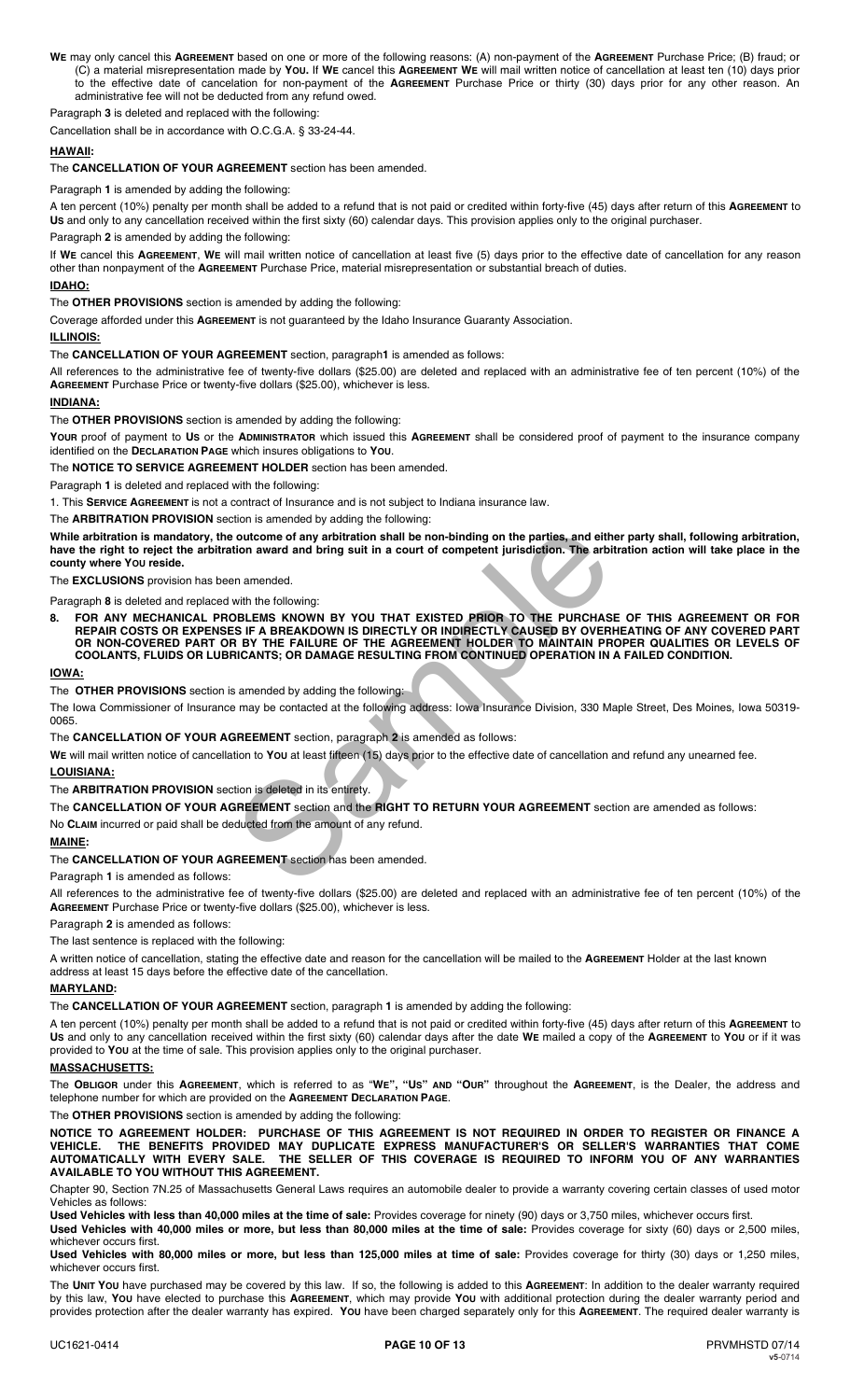provided free of charge. Furthermore, the Definition, Coverage, and Exclusions stated in this **AGREEMENT** apply only to this **AGREEMENT** and not the terms of the required dealer warranty.

## **MINNESOTA:**

The **OTHER PROVISIONS** section is amended as follows:

All references to American Bankers Insurance Company of Florida are replaced to read American Reliable Insurance Company.

**Notice:** Minnesota Statute 325F.662, subd.2, provides for express warranty coverage on used vehicles as follows:

(1) if the used motor vehicle has less than 36,000 miles, the warranty must remain in effect for at least 60 days or 2,500 miles, whichever comes first; (2) if the used motor vehicle has 36,000 miles or more but less than 75,000 miles, the warranty must remain in effect for at least 30 days or 1,000 miles, whichever comes first.

All coverage provided for **YOUR UNIT** under this motor **SERVICE AGREEMENT** shall exclude coverage currently in force under any express warranty providing **the** same coverage for such **UNIT** as outlined above.

The **ARBITRATION PROVISION** section is amended by adding the following:

#### **ANY ARBITRATION SHALL TAKE PLACE IN THE STATE WHERE YOU RESIDE OR AT ANY OTHER PLACE AGREED TO IN WRITING BY YOU AND UNITED SERVICE PROTECTION CORP.**

The **CANCELLATION OF YOUR AGREEMENT** section has been amended.

Paragraph **2** is amended by adding the following:

If **WE** cancel this **AGREEMENT**, **WE** will mail written notice of cancellation at least fifteen (15) days prior to the effective date of cancellation for any reason other than nonpayment of the **AGREEMENT** Purchase Price, material misrepresentation or substantial breach of duties.

#### **MISSISSIPPI:**

The **ARBITRATION PROVISION** section is deleted in its entirety.

## **MISSOURI:**

The last paragraph of the **OTHER PROVISIONS** section is deleted and replaced with the following:

The obligations under this **AGREEMENT** are insured by an insurance policy issued by **American Bankers Insurance Company of Florida**, at 11222 Quail Roost Drive, Miami, FL 33157. In the event any covered service is not paid within sixty (60) days after proof of loss has been filed, including a **CLAIM** for the refund of the unearned **AGREEMENT** Purchase Price, or **ADMINISTRATOR** ceases to do business or goes bankrupt, **YOU** may apply directly to **American Bankers Insurance Company of Florida**. Please call **1-866-306-6694** for instructions.

The **CANCELLATION OF YOUR AGREEMENT** section has been amended.

The last sentence of Paragraph **2** is amended as follows:

A written notice of cancellation, stating the effective date and reason for the cancellation will be mailed to the **AGREEMENT** Holder at the last known address at least 15 days before the effective date of the cancellation.

#### **NEBRASKA:**

The **ARBITRATION PROVISION** section is deleted in its entirety.

#### **NEW HAMPSHIRE:**

The **OTHER PROVISIONS** section is amended to add the following:

In the event **YOU** do not receive satisfaction under this **AGREEMENT**, **YOU** may contact the **New Hampshire Insurance Department at 21 South Fruit Street, Suite 14, Concord, NH 03301, 1-800-852-3416.**

#### **NEW JERSEY:**

The **CANCELLATION OF YOUR AGREEMENT** section has been amended.

Paragraph **2** is amended by deleting and replacing the last sentence with the following:

A written notice of cancellation, stating the effective date and reason for the cancellation will be mailed to the **AGREEMENT** Holder at the last known address at least 5 days before the effective date of the cancellation for any reason other than nonpayment of the **AGREEMENT** Purchase Price or material misrepresentation.

#### **NEW MEXICO:**

The **RIGHT TO RETURN YOUR AGREEMENT** section is amended as follows:

If this **AGREEMENT** is returned within the first sixty (60) days from date of purchase and a refund is not credited within sixty (60) days after the return**, WE** shall pay **YOU** a penalty of ten percent (10%) of the **AGREEMENT** Purchase Price for each thirty (30) day period or portion thereof that the refund, and any accrued penalties, remain unpaid. This provision applies only to the original purchaser.

# The **CANCELLATION OF YOUR AGREEMENT** section has been amended.

Paragraph **2** is amended by adding the following:

**2**. After this **AGREEMENT** has been in effect for seventy (70) days, **WE** may not cancel this **AGREEMENT** except for one of the following reasons: (A) nonpayment of the **AGREEMENT** Purchase Price; or (B) discovery of fraud or material misrepresentation made by **YOU** in obtaining this **AGREEMENT** or in presenting a **CLAIM** for service. If **WE** cancel this **AGREEMENT** based on one or more of these reasons, **WE** will mail written notice of cancellation to **YOU** at least fifteen (15) days prior to the effective date of cancellation. citon is deleted in its entirety.<br>
amended to add the following:<br>
Sfaction under this AGREEMENT, You may contact the New Hampshire Insur<br>
1, 1-800-852-3416.<br>
IREEMENT section has been amended.<br>
and replacing the last sente

#### **NEW YORK:**

The **CANCELLATION OF YOUR AGREEMENT** section has been amended.

#### Paragraph **1** is amended by adding the following:

A ten percent (10%) penalty per month shall be added to a refund that is not paid or credited within thirty (30) days after return of this **AGREEMENT** to **US** and only to any cancellation received within the first sixty (60) calendar days. This provision applies only to the original purchaser.

Paragraph **2** is amended to incorporate the following:

If **WE** cancel this **AGREEMENT**, **WE** will mail written notice of cancellation at least fifteen (15) days prior to the effective date of cancellation for any reason other than nonpayment of the **AGREEMENT** Purchase Price, material misrepresentation or substantial breach of duties.

#### **NORTH CAROLINA:**

#### The **CANCELLATION OF YOUR AGREEMENT** section has been amended.

All references to the administrative fee of twenty-five dollars (\$25.00) are deleted and replaced with an administrative fee of ten percent (10%) of the **AGREEMENT** Purchase Price or twenty-five dollars (\$25.00), whichever is less.

Paragraph **2** is amended to delete the first sentence and replace with the following:

**WE** may cancel this **AGREEMENT** for nonpayment of the **AGREEMENT** Purchase Price or for direct violation of the **AGREEMENT** by **YOU**.

#### **OKLAHOMA:**

The **OTHER PROVISIONS** section is amended as follows:

The entity obligated to perform under this **AGREEMENT**, which is referred to as "**WE", "US" AND "OUR"** throughout the **AGREEMENT**, is **Assurant Service Protection, Inc**., P.O. Box 21647, St. Petersburg, Florida 33742. The telephone number is **1-800-283-0785.**

The privacy statement is deleted and replaced with the following:

review the General Privacy Policy of Assurant Service Protection, Inc., an Assurant Solutions company, please visit http://www.assurantsolutions.com/priv-privacy-notice-t4.html.

# The following is added:

Coverage afforded under this **AGREEMENT** is not guaranteed by the Oklahoma Insurance Guaranty Association. Oklahoma service warranty statutes do not apply to **COMMERCIAL USE** references in service warranty contracts.

The **ARBITRATION PROVISION** section is deleted and replaced with the following:

**NON-BINDING ARBITRATION: Read The Following Arbitration Provision ("Provision**") **Carefully. It Limits Certain Of YOUR Rights, Including YOUR Right To Obtain Relief or Damages Through Court Action Prior to Engaging in Non-Binding Arbitration.**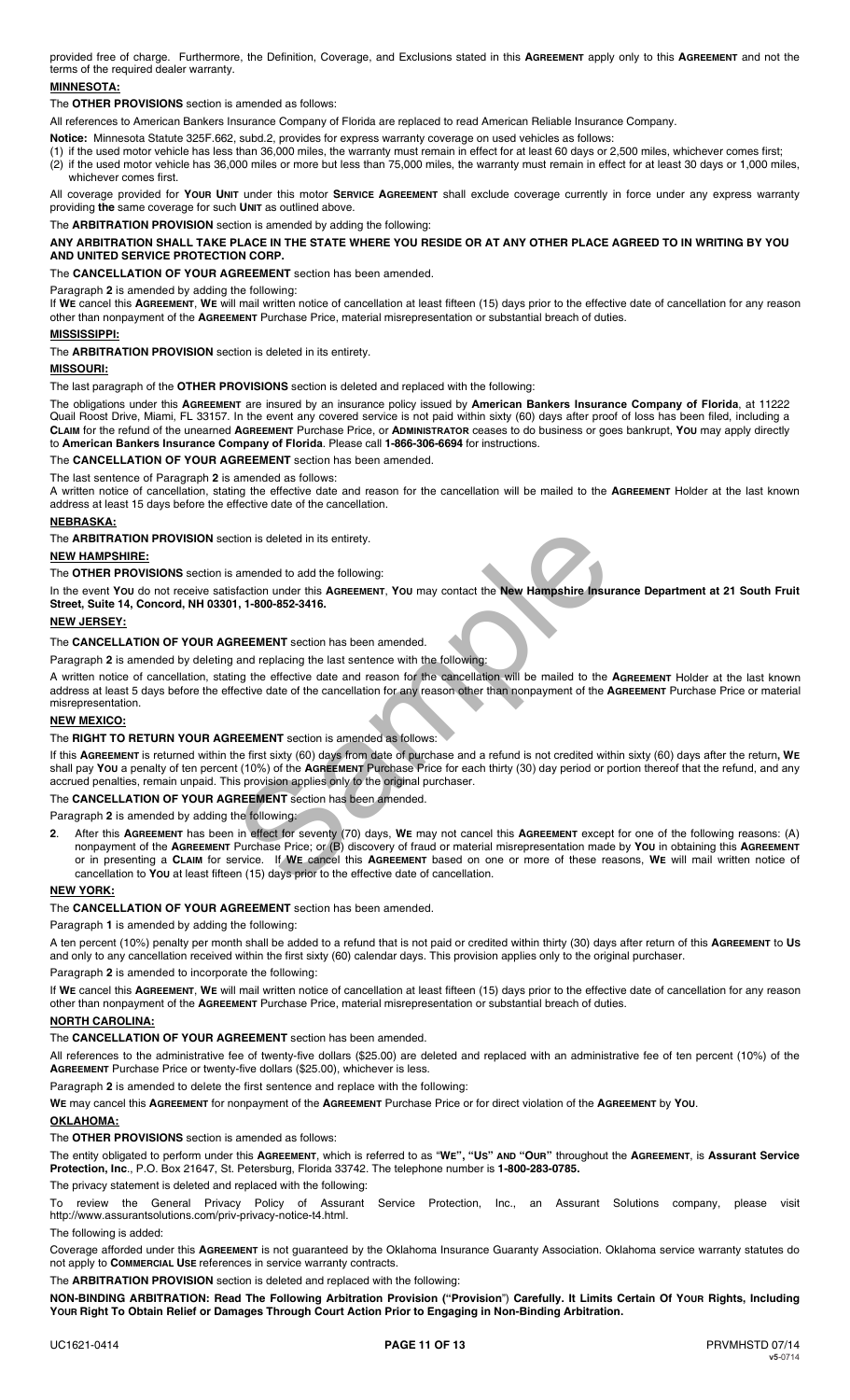Disputes under this **AGREEMENT** shall be subject to mandatory, non-binding arbitration. To begin arbitration, either **YOU** or **WE** must make a written demand to the other party for arbitration. The arbitration will take place before a single arbitrator. It will be administered in keeping with the Expedited Procedures of the Commercial Arbitration Rules ("Rules") of the American Arbitration Association ("AAA") in effect when the **CLAIM** is filed. **YOU** may get a copy of these AAA's Rules by contacting AAA at 1633 Broadway, 10th Floor, New York, NY 10019, calling 1-800-778-7879 or visiting www.adr.org. The filing fees to begin and carry out arbitration will be shared equally between **YOU** and **Us**. This does not prohibit the arbitrator from giving the winning party their fees and expenses of the arbitration. Unless **YOU** and **WE** agree, the arbitration will take place in the county and State where **YOU** live. The Federal Arbitration Act, 9 U.S.C. § 1, et seq., will govern and no state, local or other arbitration law will apply. The arbitration decision will not be binding on either party, and following such decision either party may elect to bring suit in a court of competent jurisdiction with respect to the **CLAIM** or **CLAIMS** considered in the arbitration proceeding. **YOU** also agree that any arbitration proceeding will only consider **YOUR CLAIMS**. **CLAIMS** by, or on behalf of, other individuals will not be arbitrated in any proceeding that is considering **YOUR CLAIMS**. Please refer to the **SPECIAL STATE DISCLOSURE** section of this **AGREEMENT** for any added requirements in **YOUR** state. In the event this Arbitration Provision is not approved by the appropriate state regulatory agency, and/or is stricken, severed, or otherwise deemed unenforceable by a court of competent jurisdiction, **YOU** and **WE** specifically agree to waive and forever give up the right to a trial by jury. Instead, in the event any litigation arises between **YOU** and **US**, any such lawsuit will be tried before a judge, and a jury will not be impaneled or struck.

#### The **CANCELLATION OF YOUR AGREEMENT** section has been amended.

#### Paragraphs **1** and **2** are deleted and replaced with the following:

- **1. YOU** may cancel this **AGREEMENT** at any time, including when a loss of the **UNIT** occurs or when **YOU** sell the **UNIT** without transfer of this **AGREEMENT**. To cancel, **YOU** must submit a written request and return this **AGREEMENT** to the selling dealer or directly to the **ADMINISTRATOR**. An odometer statement indicating the odometer reading at the date of the request and a signed cancellation request form will be required to process **YOUR** refund. If **YOU** cancel this **AGREEMENT** within the first sixty (60) days and no **CLAIMS** have been filed, the refund will be based upon one hundred percent (100%) of the unearned pro rata premium. If **YOU** cancel the **AGREEMENT** after the first sixty (60) days or have made a **CLAIM** within the first sixty (60) days, the refund will be one hundred percent (100%) of the unearned pro rata premium less (a) ten percent (10%) of the unearned pro rata premium or twenty-five dollars (\$25.00), whichever is less and (b) the actual cost of any service provided under the **AGREEMENT**. In the event of cancellation, the LIENHOLDER identified on the **Declaration Page**, if any, will be named on a cancellation refund check as its interest may appear.
- **2. WE** may cancel this **AGREEMENT** for nonpayment of the **AGREEMENT** Purchase Price, or for a material misrepresentation made in obtaining this **AGREEMENT** or in the submission of a **CLAIM**, or in the event **YOUR UNIT** is modified/altered as listed in the **AGREEMENT** exclusions or is used in a manner excluded by the **AGREEMENT**. If this **AGREEMENT** is canceled by **US,** the refund will be based upon one hundred percent (100%) of the unearned pro rata premium, less the actual cost of any service provided under the **AGREEMENT.** In the event of cancellation, the Lienholder, if any, will be named on the cancellation refund check as its interest may appear. A written notice of cancellation, stating the effective date and reason for the cancellation will be mailed to the **AGREEMENT** Holder at the last known address at least 5 days before the effective date of the cancellation.

Paragraph **3** is deleted in its entirety.

#### **OREGON:**

The **ARBITRATION PROVISION** section is deleted in its entirety.

#### **SOUTH CAROLINA:**

The **OTHER PROVISIONS** section is amended by adding the following:

If **WE** do not timely resolve such matters within sixty (60) days of proof of loss **YOU** may contact the South Carolina Department of Insurance, P.O. Box 100105, Columbia, South Carolina, 29202. The telephone is **1-800-768-3467**.

#### The **CANCELLATION OF YOUR AGREEMENT** section has been amended.

Paragraph **1** is amended by adding the following:

A ten percent (10%) penalty per month shall be added to a refund that is not paid or credited within forty-five (45) days after return of this **AGREEMENT** to **US** and only to any cancellation received within the first sixty (60) calendar days. This provision applies only to the original purchaser.

Paragraph **2** is amended by incorporating the following:

If **WE** cancel this **AGREEMENT WE** will mail written notice of cancellation at least fifteen (15) days prior to the effective date of cancellation for any reason other than nonpayment of the **AGREEMENT** Purchase Price, material misrepresentation or substantial breach of duties.

#### **TEXAS:**

The **OTHER PROVISIONS** section is amended by adding the following:

If **YOU** have complaints or questions regarding this **AGREEMENT**, **YOU** may contact the Texas Department of Licensing and Regulation at the following address and telephone number: Texas Department of Licensing and Regulation, P.O. Box 12157, Austin, Texas 78711. The telephones are: **1-512-463- 6599** or **1-800-803-9202**. amended by adding the following:<br>ters within sixty (60) days of proof of loss You may contact the South Carolin<br>9202. The telephone is 1-800-768-3467.<br>REEMENT section has been amended.<br>the hall be added to a refund that is

# The **CANCELLATION OF YOUR AGREEMENT** section is amended by adding the following:

A ten percent (10%) penalty per month shall be added to any refund that is not paid or credited within forty-five (45) days after return of this **AGREEMENT** to **US.** This provision applies only to the original purchaser.

#### **UTAH:**

The **OTHER PROVISIONS** section is amended by adding the following:

Coverage afforded under this **AGREEMENT** is not guaranteed by the Property and Casualty Guaranty Association. This **AGREEMENT** is subject to limited regulation by the Utah Insurance Department. To file a complaint, contact the Utah Insurance Department.

The **ARBITRATION PROVISION** section is deleted in its entirety.

#### The **CANCELLATION OF YOUR AGREEMENT** section has been amended.

Paragraph **2** is amended by replacing the last sentence with the following:

**WE** shall mail written notice to **YOU** at **YOUR** last known address contained in **OUR** records at least thirty (30) days prior to cancellation. If cancellation is for non-payment of premium, notice of cancellation will be mailed at least ten (10) days prior to cancellation. The notice shall state both the basis and effective date of the cancellation.

# Paragraph **3** is deleted in its entirety.

The **GUIDE TO FILING A CLAIM** section is amended by adding the following:

Failure to obtain prior authorization or submit repair orders and other documentation within thirty (30) days of the repair will not automatically invalidate **YOUR CLAIM** if **YOU** can demonstrate that it was not reasonably possible to obtain prior authorization or file the documents within such time period. **WISCONSIN:** 

# The **OTHER PROVISIONS** section has been amended.

The last paragraph is deleted and replaced with the following:

Obligations under this **AGREEMENT** are insured under a reimbursement insurance policy issued by American Bankers Insurance Company of Florida, 11222 Quail Roost Drive, Miami, FL 33157. If **WE** do not provide, reimburse or pay for a service that is covered under this **AGREEMENT** within sixty (60) days after **YOU** provides proof of loss, or if **WE** become insolvent or otherwise financially impaired, **YOU** may file a **CLAIM** directly with American Bankers Insurance Company of Florida, 11222 Quail Roost Drive, Miami, FL 33157 for reimbursement, payment or provision of the service. Please call **1-866- 306-6694** for instructions. **THIS CONTRACT IS SUBJECT TO LIMITED REGULATION BY THE OFFICE OF THE COMMISSIONER OF INSURANCE.** 

The **GENERAL PROVISIONS** section has been amended.

#### Paragraph **9**. **Subrogation Provision** is deleted and replaced with the following:

 **Subrogation Provision:** In the event that coverage is provided under this **AGREEMENT, WE** shall be subrogated to all the rights **YOU** may have to recover against any person or organization arising out of any safety defect which is the subject of a voluntary or mandatory recall campaign, as well as out of any order, judgment, consent decree, or other settlement, and **YOU** shall execute and deliver instruments and papers and do whatever is necessary to secure such rights. **YOU** shall do nothing to prejudice those rights. Further, after **YOU** have been made whole all amounts recovered by **YOU** for which **YOU** have received benefits under this **AGREEMENT** shall belong to, and be paid to **US**, up to the amount of benefits paid under this **AGREEMENT.**

# The **ARBITRATION PROVISION** section is deleted in its entirety.

The **CANCELLATION OF YOUR AGREEMENT** section has been amended.

Paragraph **2** is amended by adding the following: